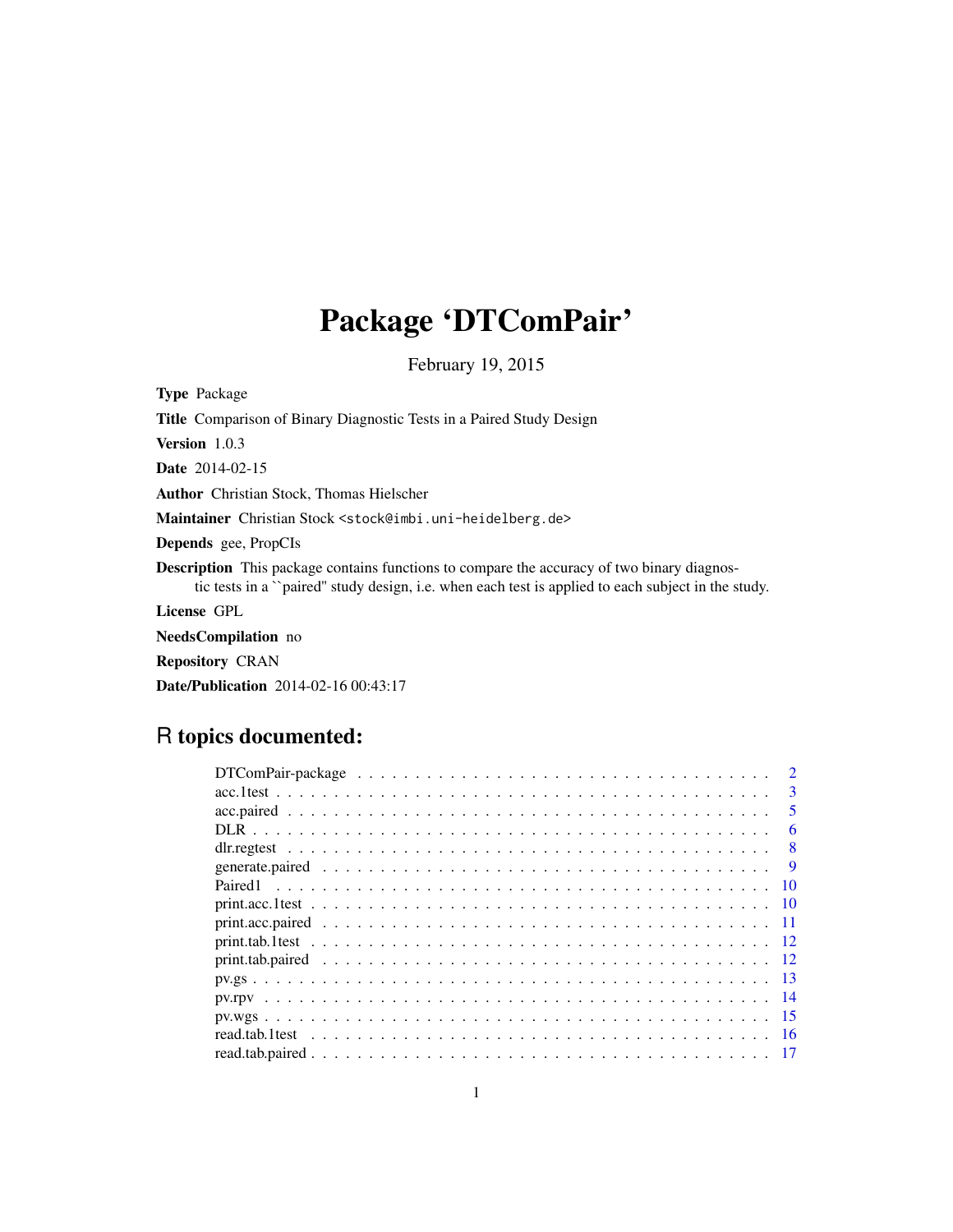# <span id="page-1-0"></span>2 DTComPair-package

| Index |  |
|-------|--|
|       |  |
|       |  |
|       |  |
|       |  |
|       |  |
|       |  |

DTComPair-package *Comparison of Binary Diagnostic Tests in a Paired Study Design*

#### <span id="page-1-1"></span>Description

This package contains functions to compare the accuracy of two binary diagnostic tests in a "paired" study design, i.e. when each test is applied to each subject in the study.

#### Details

| Package: | <b>DTComPair</b> |
|----------|------------------|
| Type:    | Package          |
| Version: | 1.0.3            |
| Date:    | 2014-02-15       |
| License: | $GNU >=2$        |

The accuracy measures that can be compared in the present version are sensitivity, specificity, positive and negative predictive values, and positive and negative diagnostic likelihood ratios.

It is required that results from a binary gold-standard test are also available.

Methods for comparison of sensitivity and specificity: McNemar test (McNemar, 1947) and exact binomial test. Further, several methods to compute confidence intervals for differences in sensitivity and specificity are implemented.

Methods for comparison of positive and negative predictive values: generalized score statistic (Leisenring et al., 2000), weighted generalized score statistic (Kosinski, 2013) and comparison of relative predictive values (Moskowitz and Pepe, 2006).

Methods for comparison of positive and negative diagnostic likelihood ratios: a regression model approach (Gu and Pepe, 2009).

For a general introduction into the evaluation of diagnostic tests see e.g. Pepe (2003) or Zhou et al. (2011).

#### Author(s)

Christian Stock, Thomas Hielscher

Maintainer: Christian Stock <stock@imbi.uni-heidelberg.de>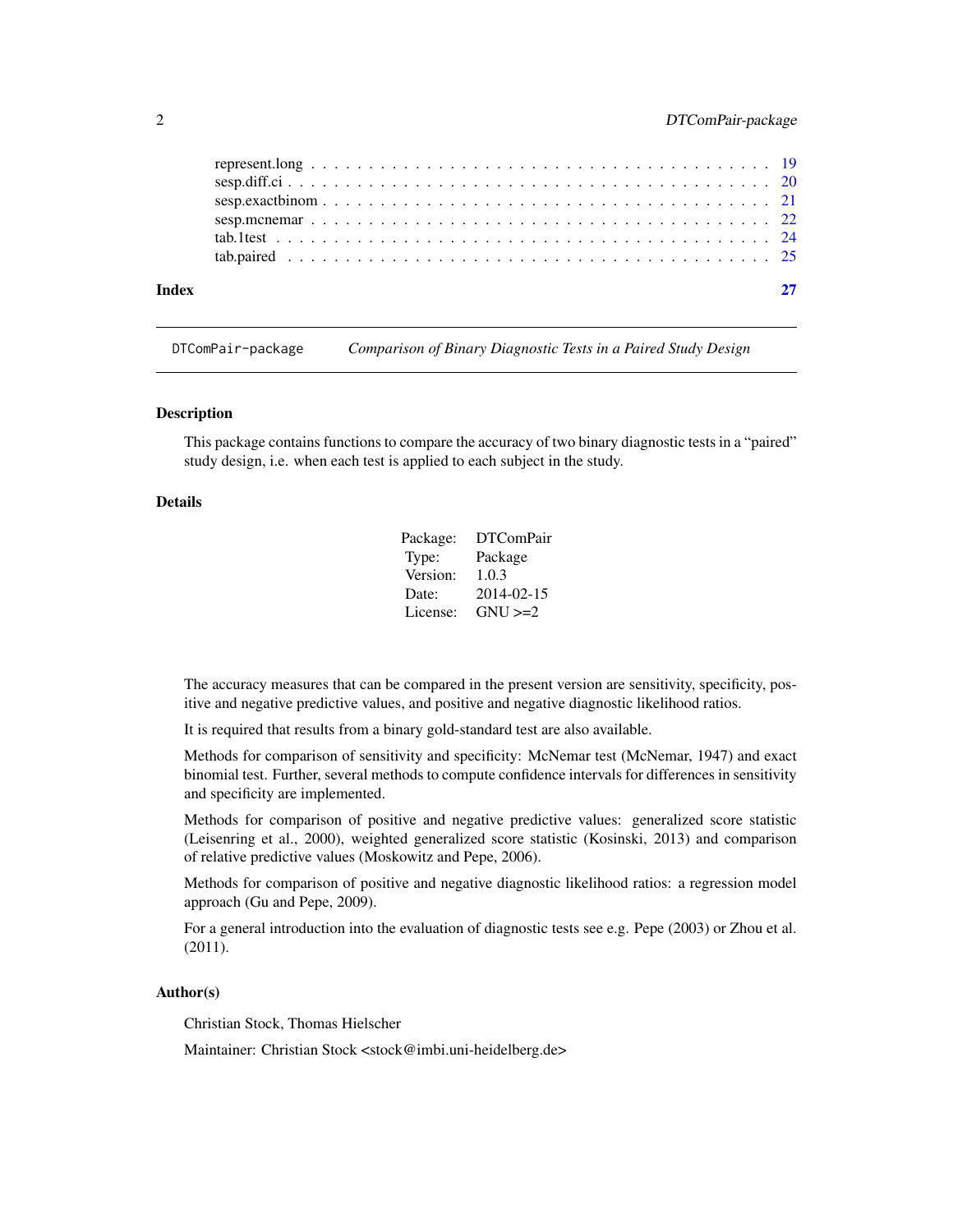<span id="page-2-0"></span>acc. 1test 3

#### References

Gu, W. and Pepe, M. S. (2009). Estimating the capacity for improvement in risk prediction with a marker. *Biostatistics*, 10(1):172-86.

Kosinski, A.S. (2013). A weighted generalized score statistic for comparison of predictive values of diagnostic tests. *Stat Med*, 32(6):964-77.

Leisenring, W., Alonzo, T., and Pepe, M.S. (2000). Comparisons of predictive values of binary medical diagnostic tests for paired designs. *Biometrics*, 56(2):345-51.

McNemar, Q. (1947). Note on the sampling error of the difference between correlated proportions or percentages. *Psychometrika*, 12(2):153-7.

Moskowitz, C.S., and Pepe, M.S. (2006). Comparing the predictive values of diagnostic tests: sample size and analysis for paired study designs. *Clin Trials*, 3(3):272-9.

Pepe, M. (2003). The statistical evaluation of medical tests for classifcation and prediction. Oxford Statistical Science Series. Oxford University Press, 1st edition.

Zhou, X., Obuchowski, N., and McClish, D. (2011). Statistical Methods in Diagnostic Medicine. Wiley Series in Probability and Statistics. John Wiley & Sons, Hoboken, New Jersey, 2nd edition.

#### See Also

Data management functions: [tab.1test](#page-23-1), [tab.paired](#page-24-1), [read.tab.paired](#page-16-1), [generate.paired](#page-8-1) and [represent.long](#page-18-1).

Computation of standard accuracy measures for a single test: [acc.1test](#page-2-1) and [acc.paired](#page-4-1).

Comparison of sensitivity and specificity: [sesp.mcnemar](#page-21-1), [sesp.exactbinom](#page-20-1) and [sesp.diff.ci](#page-19-1).

Comparison of positive and negative predictive values:  $pv$ , gs,  $pv$ , wgs and  $pv$ , rpv.

Comparison of positive and negative diagnostic likelihood ratios: [dlr.regtest](#page-7-1) and [DLR](#page-5-1).

#### Examples

```
data(Paired1) # Hypothetical study data
hsd <- tab.paired(d=d, y1=y1, y2=y2, data=Paired1)
acc.paired(hsd)
sesp.mcnemar(hsd)
pv.rpv(hsd)
dlr.regtest(hsd)
```
<span id="page-2-1"></span>acc.1test *Accuracy of a Single Binary Diagnostic Test*

#### **Description**

Sensitivity and specificity, (positive and negative) predictive values and (positive and negative) diagnostic likelihood ratios of a single binary diagnostic test.

#### Usage

acc.1test(tab, alpha, testname, ...)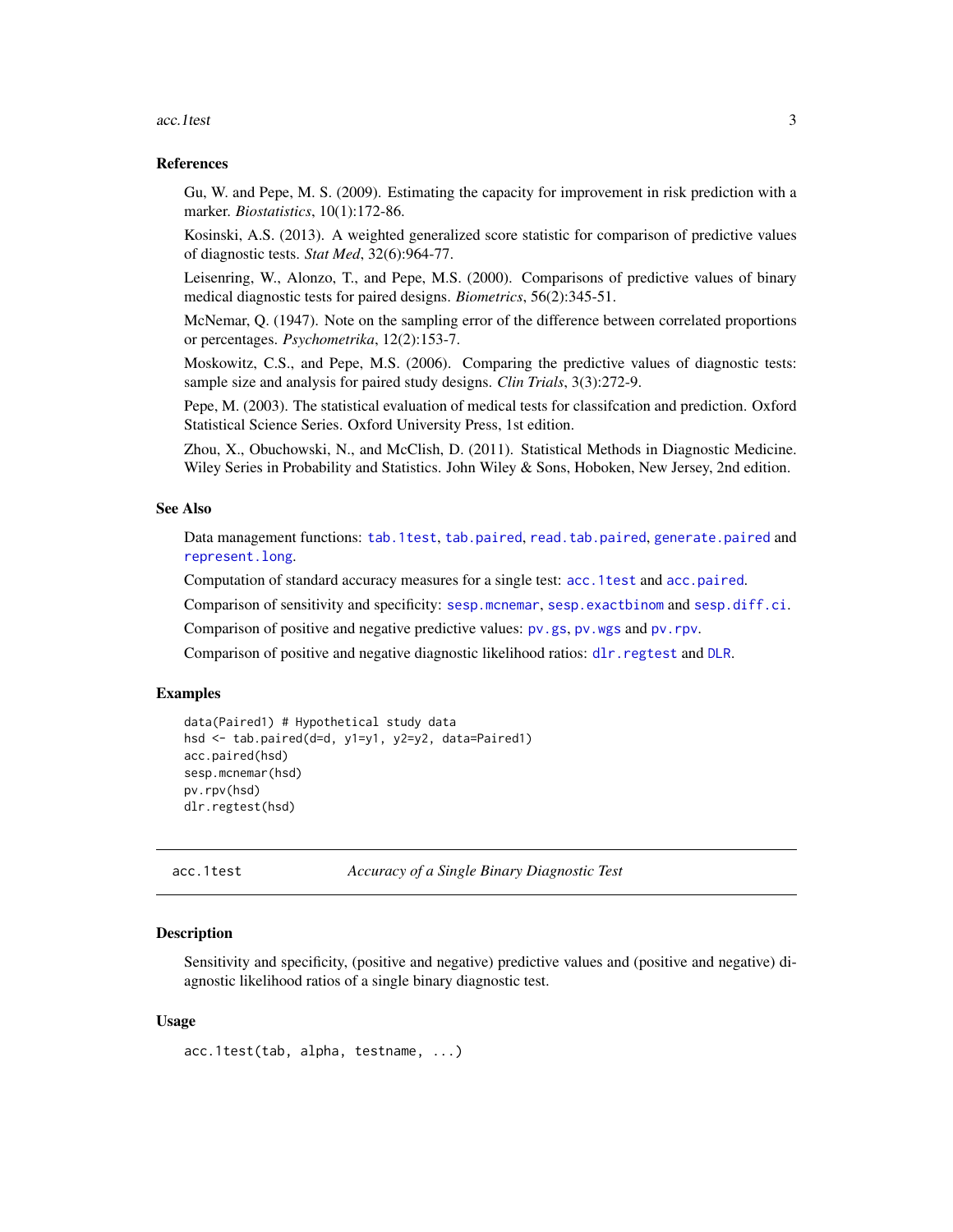# <span id="page-3-0"></span>Arguments

| tab      | An object of class tab. 1 test.                                                                  |
|----------|--------------------------------------------------------------------------------------------------|
| alpha    | Significance level alpha for $100(1$ -alpha $)\%$ -confidence intervals, the default is<br>0.05. |
| testname | A character variable containing the name of the diagnostic test.                                 |
| .        | Additional arguments (usually not required).                                                     |

# Details

The calculation of accuracy measures and their variances follows standard methodology, e.g. described in Pepe (2003) or Zhou et al. (2011). Confidence intervals for diagnostic likelihood ratios are computed according to Simel et al. (1991).

# Value

A list of class [acc.1test](#page-2-1):

| tab         | argument.                  |          |              | A contingency table (matrix) of test results; the same tab that is supplied as an                                                                                                                                                                     |  |
|-------------|----------------------------|----------|--------------|-------------------------------------------------------------------------------------------------------------------------------------------------------------------------------------------------------------------------------------------------------|--|
|             |                            | Diseased | Non-diseased | Total                                                                                                                                                                                                                                                 |  |
|             | Test pos.                  |          |              |                                                                                                                                                                                                                                                       |  |
|             | Test neg.                  |          |              |                                                                                                                                                                                                                                                       |  |
|             | Total                      |          |              |                                                                                                                                                                                                                                                       |  |
| sensitivity |                            |          |              | A numeric vector containing the estimated sensitivity (est), its standard error<br>(se), lower confidence limit (1c1) and upper confidence limit (uc1).                                                                                               |  |
| specificity |                            |          |              | A numeric vector containing the estimated specificity (est), its standard error<br>(se), lower confidence limit (1c1) and upper confidence limit (uc1).                                                                                               |  |
| ppv         | (uc1).                     |          |              | A numeric vector containing the estimated positive predictive value (est), its<br>standard error (se), lower confidence limit (1c1) and upper confidence limit                                                                                        |  |
| npv         | (uc1).                     |          |              | A numeric vector containing the estimated negative predictive value (est), its<br>standard error (se), lower confidence limit (1c1) and upper confidence limit                                                                                        |  |
| pdlr        | (uc1).                     |          |              | A numeric vector containing the estimated positive diagnostic likelihood ratio<br>(est), the standard error of the logarithm of the positive diagnostic likelihood<br>ratio (se. 1n), the lower confidence limit (1c1) and the upper confidence limit |  |
| ndlr        | (uc1).                     |          |              | A numeric vector containing the estimated negative diagnostic likelihood ratio<br>(est), the standard error of the logarithm of the negative diagnostic likelihood<br>ratio (se. 1n), the lower confidence limit (1c1) and the upper confidence limit |  |
| alpha       | vals, the default is 0.05. |          |              | The significance level alpha used to compute $100(1-\text{alpha})\%$ -confidence inter-                                                                                                                                                               |  |
| testname    |                            |          |              | A character variable containing the name of the diagnostic test.                                                                                                                                                                                      |  |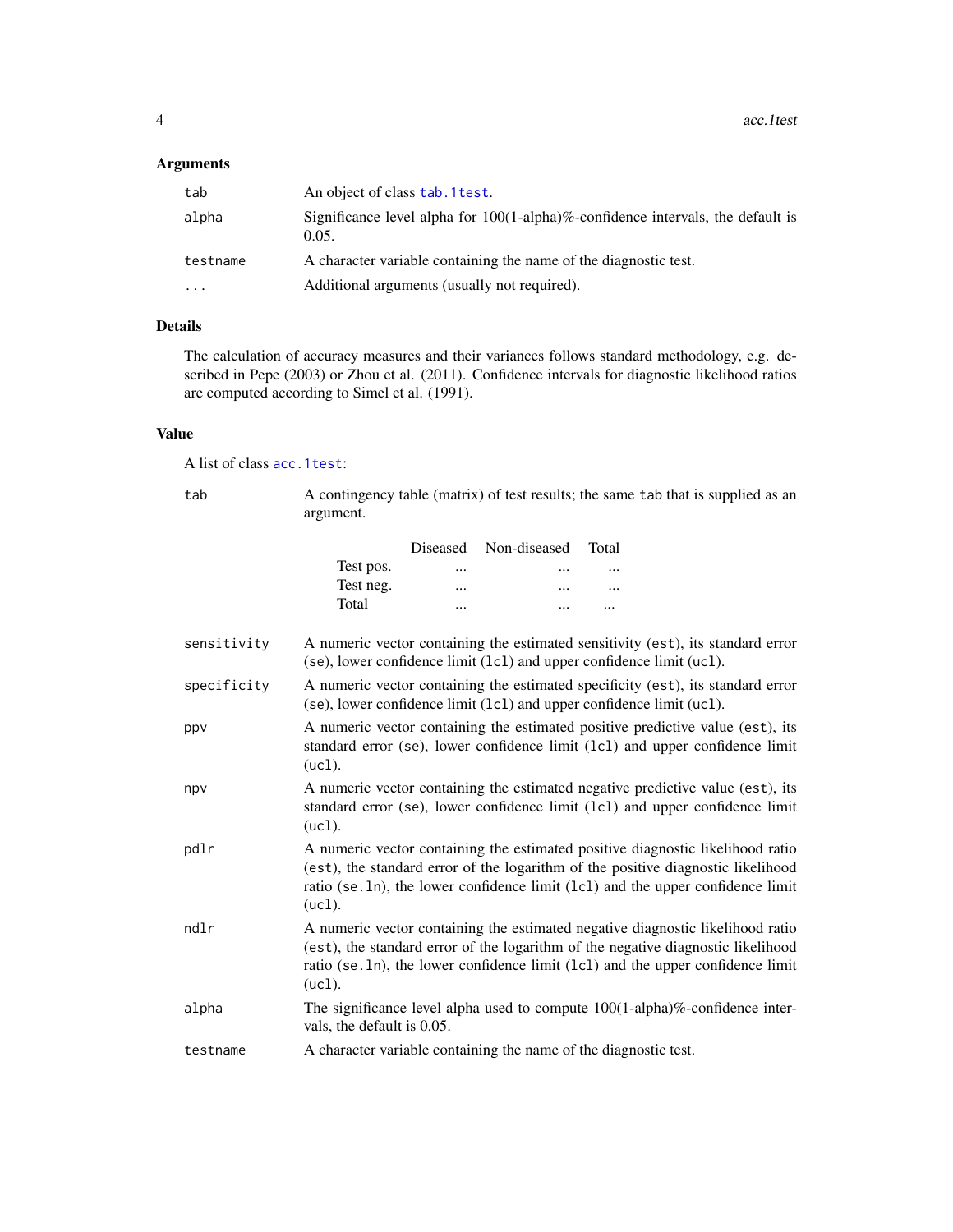# <span id="page-4-0"></span>acc.paired 5

#### References

Pepe, M. (2003). The statistical evaluation of medical tests for classifcation and prediction. Oxford Statistical Science Series. Oxford University Press, 1st edition.

Simel, D.L., Samsa, G.P., Matchar, D.B. (1991). Likelihood ratios with confidence: sample size estimation for diagnostic test studies. *J Clin Epidemiol*, 44(8):763-70.

Zhou, X., Obuchowski, N., and McClish, D. (2011). Statistical Methods in Diagnostic Medicine. Wiley Series in Probability and Statistics. John Wiley & Sons, Hoboken, New Jersey, 2nd edition.

#### See Also

[tab.1test](#page-23-1), [print.acc.1test](#page-9-1), [acc.paired](#page-4-1).

#### Examples

```
data(Paired1) # Hypothetical study data
a1 <- tab.1test(d=d, y=y1, data=Paired1)
a2 \leftarrow acc.1test(a1)print(a2)
```
<span id="page-4-1"></span>

acc.paired *Accuracy of Two Binary Diagnostic Tests in a Paired Study Design*

#### Description

Sensitivity and specificity, (positive and negative) predictive values and (positive and negative) diagnostic likelihood ratios of a two binary diagnostic tests in a paired study design.

#### Usage

```
acc.paired(tab, alpha, ...)
```
#### Arguments

| tab     | An object of class tab. paired.                                                                  |
|---------|--------------------------------------------------------------------------------------------------|
| alpha   | Significance level alpha for $100(1$ -alpha $)\%$ -confidence intervals, the default is<br>0.05. |
| $\cdot$ | Additional arguments, usually not required.                                                      |

# Details

The calculation of accuracy measures and their variances follows standard methodology, e.g. described in Pepe (2003) or Zhou et al. (2011).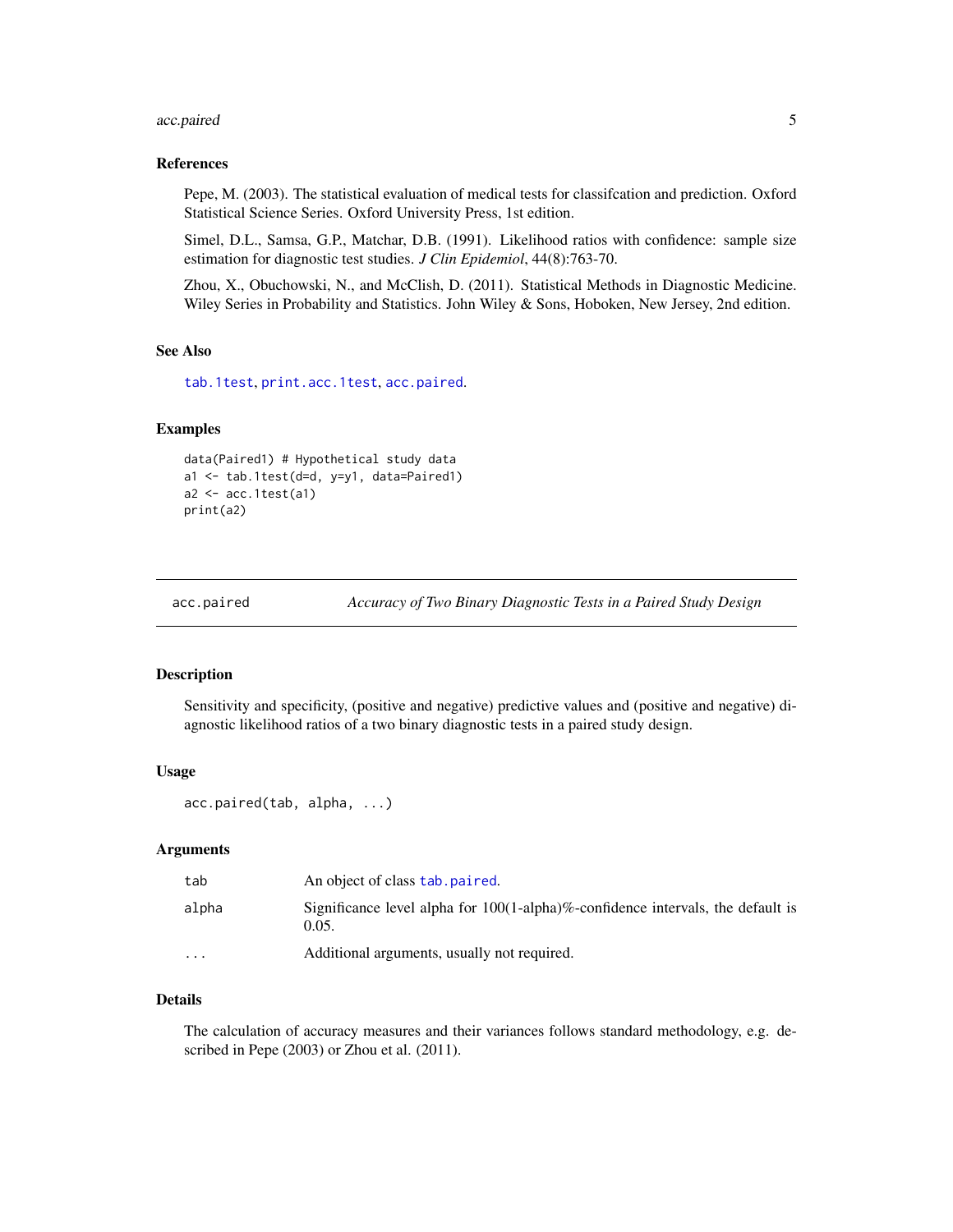# <span id="page-5-0"></span>Value

An list of class [acc.paired](#page-4-1):

| Test1 | A list of class acc. 1 test containing results and accuracy estimates of Test 1. |
|-------|----------------------------------------------------------------------------------|
| Test2 | A list of class acc. 1 test containing results and accuracy estimates of Test 2. |

# References

Pepe, M. (2003). The statistical evaluation of medical tests for classifcation and prediction. Oxford Statistical Science Series. Oxford University Press, 1st edition.

Zhou, X., Obuchowski, N., and McClish, D. (2011). Statistical Methods in Diagnostic Medicine. Wiley Series in Probability and Statistics. John Wiley & Sons, Hoboken, New Jersey, 2nd edition.

#### See Also

[tab.paired](#page-24-1), [print.acc.paired](#page-10-1), [acc.1test](#page-2-1).

#### Examples

```
data(Paired1) # Hypothetical study data
b1 <- tab.paired(d=d, y1=y1, y2=y2, data=Paired1)
b2 <- acc.paired(b1)
print(b2)
```
<span id="page-5-1"></span>

| ۰. |  |
|----|--|
|----|--|

DLR *Estimating the Capacity for Improvement in Diagnostic Risk Prediction with an additional marker based on the Diagnostic Likelihood Ratio (DLR)*

# Description

This function allows for estimating the log diagnostic likelihood ratio in a regression model approach. It can be used to assess the gain in diagnostic accuracy for a new binary or continuous diagnostic marker compared to established markers, to determine the impact of covariates on the risk prediction model, and to estimate the DLR for selected marker/covariate values.

#### Usage

DLR(basemodel, augmentedmodel, diseasestatus, dataset, clustervar = NULL, alpha=0.05)

#### Arguments

| basemodel<br>pre-test/base model X, formula character string                                                                                                                             |  |
|------------------------------------------------------------------------------------------------------------------------------------------------------------------------------------------|--|
| augmentedmodel post-test/augmented model V, formula character string, this is usually the base-<br>model X including the additional diagnostic test of interest Y and interactions<br>ХY |  |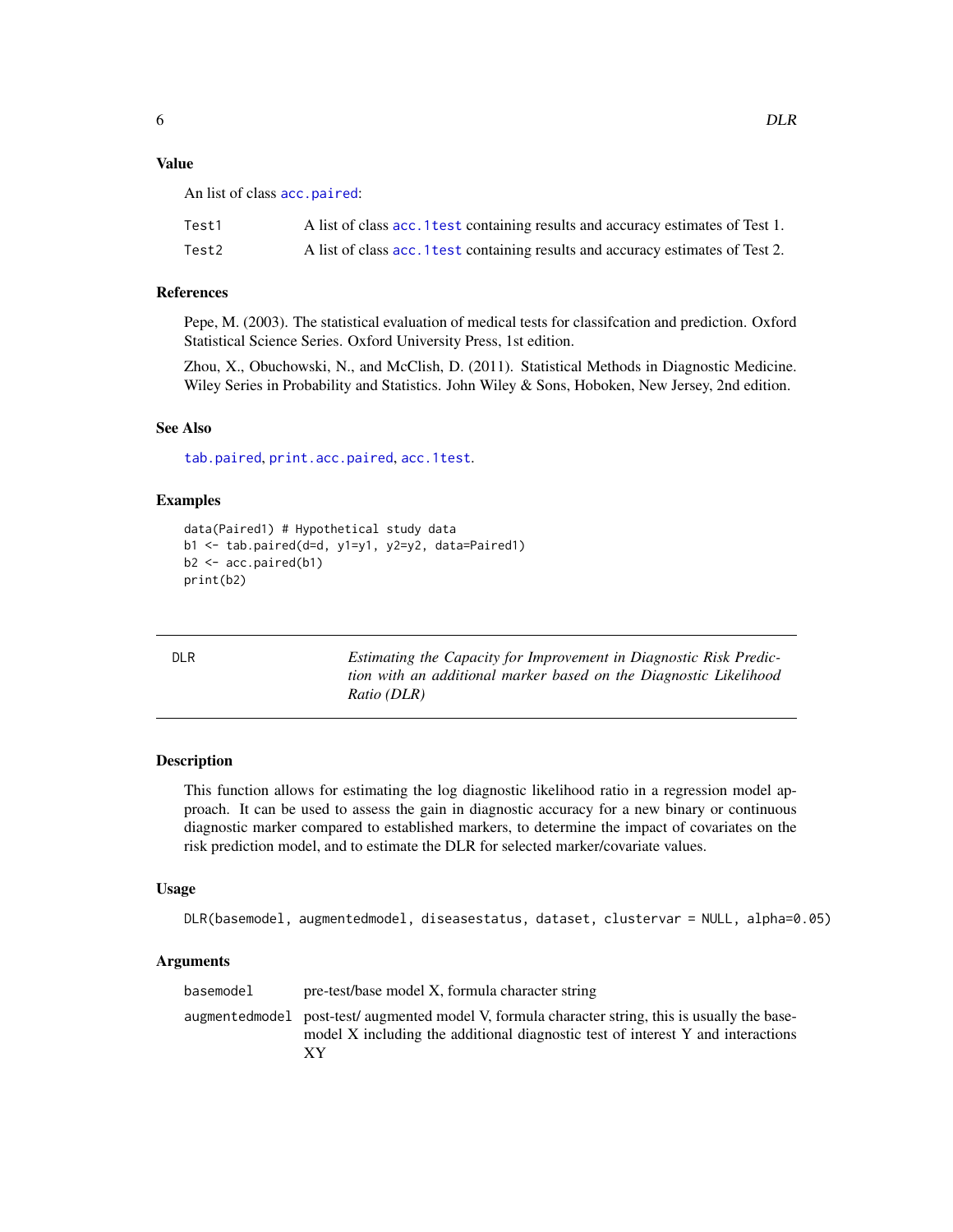<span id="page-6-0"></span>

| diseasestatus | variable name containing disease status, assumed to be a 0/1 variable, for having<br>condition of interest $(1)$ or not $(0)$ , character string |
|---------------|--------------------------------------------------------------------------------------------------------------------------------------------------|
| dataset       | data frame, needs to be in wide format with one observation per subject                                                                          |
| clustervar    | optional, cluster variable name in dataset, character string                                                                                     |
| alpha         | significance level alpha used for confidence intervals, the default is 0.05.                                                                     |

### Details

This function is an implementation of the algorithm described in the appendix of Gu and Pepe (2009) using the GEE approach in order to get standard error estimates. The definition of I and Zero matrices is slightly more flexible than the ones described in section 3 in order to allow for models without interaction.

#### Value

Returns a list including

logPreTestModel

|                  | logistic regression model output for prior disease using base model $X: P(D=1 X)$ .<br>All estimates are on a log scale.                                |
|------------------|---------------------------------------------------------------------------------------------------------------------------------------------------------|
|                  |                                                                                                                                                         |
| logPostTestModel |                                                                                                                                                         |
|                  | logistic regression model output for posterior disease using augmented model<br>V: $P(D=1 X,Y)$ , i.e. $P(D=1 V)$ . All estimates are on a log scale.   |
| logDLRModel      | regression model output for log DLR defined as difference between logPostTest-<br>Model and logPreTestModel. All estimates are on a log scale.          |
| DLR              | Positive/negative DLR for diagnostic marker Y, with all base covariates X set to<br>1. Results are only sensible for binary marker Y taking values 0/1. |

# Author(s)

Thomas Hielscher (t.hielscher@dkfz.de)

# References

Gu, W. and Pepe, M. S. (2009). Estimating the capacity for improvement in risk prediction with a marker. *Biostatistics*, 10(1):172-86.

#### See Also

#### [dlr.regtest](#page-7-1)

#### Examples

```
library(DTComPair)
data(Paired1)
# test y1 conditioned on null model: DLR+(Y1=1) and DLR-(Y1=0)
DLR("~ 1","~ y1","d",Paired1)
```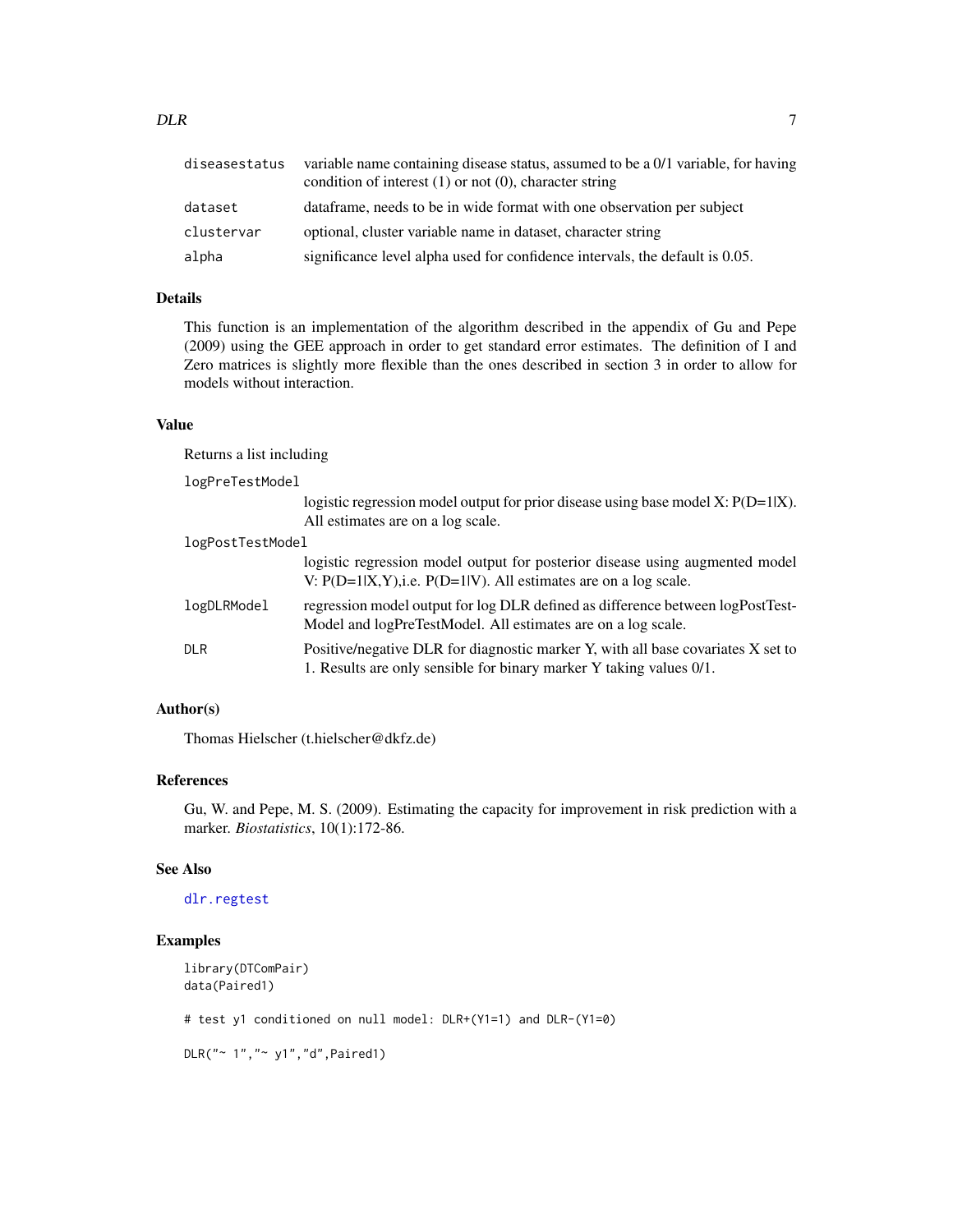```
# test y1 conditioned on test y2 with interaction, DLR+(Y1=1|Y2=1) and DLR-(Y1=0|Y2=1)
DLR(" ~ y2", " ~ y2 ~ * ~ y1", "d", \text{Paired1})
```
#### <span id="page-7-1"></span>dlr.regtest *Differences in Diagnostic Likelihood Ratios*

# Description

Performs a test for differences in (positive and negative) diagnostic likelihood ratios (DLRs) of two binary diagnostic tests in a paired study using a regression model approach proposed by Gu and Pepe (2009).

#### Usage

dlr.regtest(tab, alpha)

# Arguments

| tab   | An object of class tab. paired.                                                                  |
|-------|--------------------------------------------------------------------------------------------------|
| alpha | Significance level alpha for $100(1$ -alpha $)\%$ -confidence intervals, the default is<br>0.05. |

# Details

The null hypothesis  $rDLR = DLR$  of Test 1 / DLR of Test  $2 = 1$  is tested with respect to both positive and negative DLRs of the two diagnostic tests.

This function calls [DLR](#page-5-1), a general implementation of the method proposed by Gu and Pepe (2009).

#### Value

A list containing

| pdlr   | A list with test1 (the positive DLR of test 1), test2 (the positive DLR of<br>test 2), ratio (the ratio of positive DLRs, computed as test1/test2, se.log<br>(the standard error of the logarithm of ratio), the test statistic and the<br>corresponding p. value. |
|--------|--------------------------------------------------------------------------------------------------------------------------------------------------------------------------------------------------------------------------------------------------------------------|
| ndlr   | A list with test1 (the negative DLR of test 1), test2 (the negative DLR of<br>test 2), ratio (the ratio of negative DLRs, computed as test1/test2, se.log<br>(the standard error of the logarithm of ratio), the test statistic and the<br>corresponding p. value. |
| alpha  | The significance level alpha used to compute $100(1-\text{alpha})\%$ -confidence inter-<br>vals for the ratio of positive and negative DLRs, the default is 0.05.                                                                                                  |
| method | The name of the method used to compare the positive and negative DLRs, here<br>"diagnostic likelihood regression model (regtest)".                                                                                                                                 |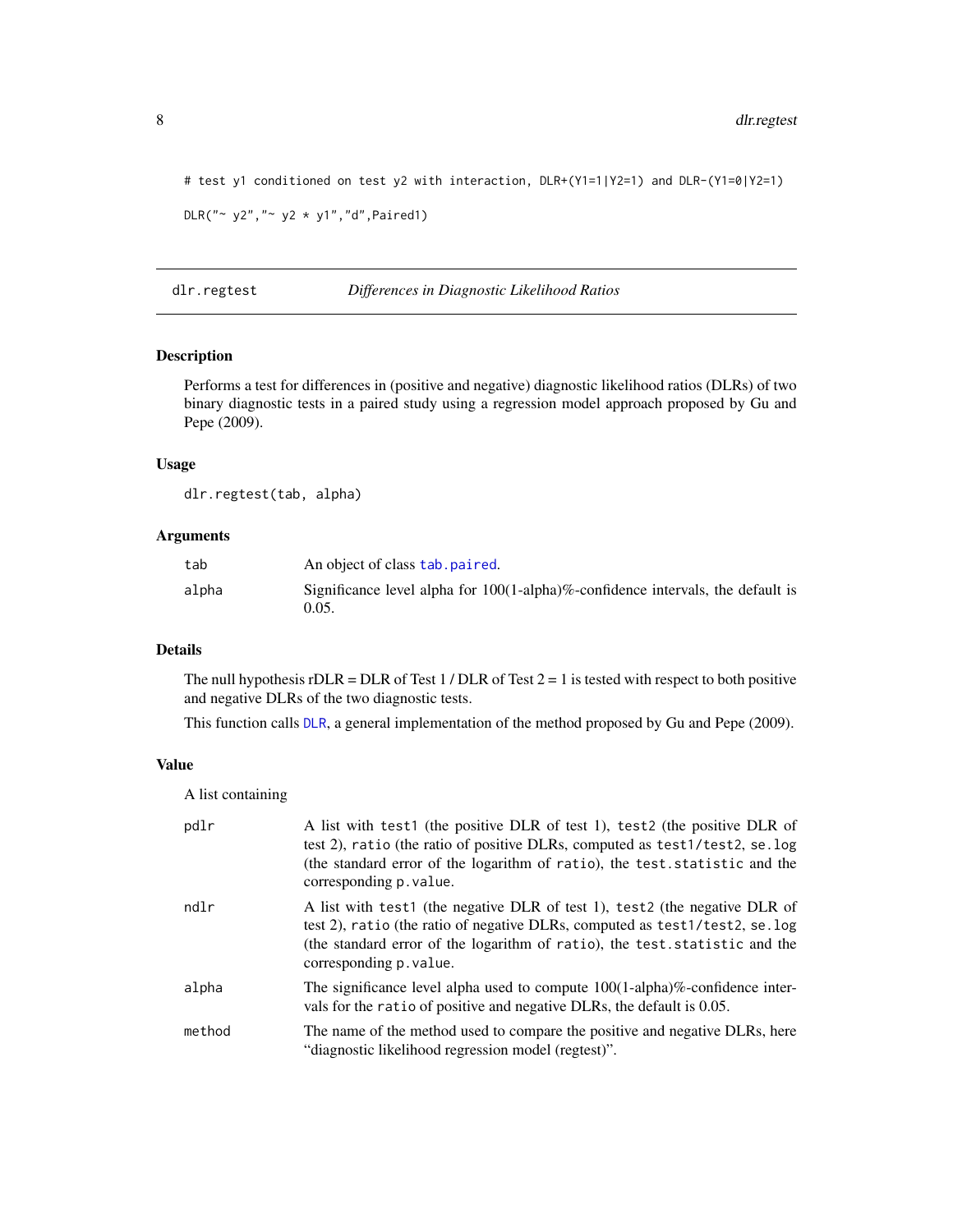# <span id="page-8-0"></span>generate.paired 9

#### References

Gu, W. and Pepe, M. S. (2009). Estimating the capacity for improvement in risk prediction with a marker. *Biostatistics*, 10(1):172-86.

# See Also

[DLR](#page-5-1)

# Examples

```
data(Paired1) # Hypothetical study data
ptab <- tab.paired(d=d, y1=y1, y2=y2, data=Paired1)
ptab
dlr.results <- dlr.regtest(ptab)
str(dlr.results)
dlr.results
```
<span id="page-8-1"></span>generate.paired *Generate Dataset from "tab.paired"-Object*

#### Description

Generates a dataset from contingency tables of binary diagnostic test results in a paired study design.

#### Usage

```
generate.paired(tab, ...)
```
#### Arguments

| tab                     | An object of class tab. paired.              |
|-------------------------|----------------------------------------------|
| $\cdot$ $\cdot$ $\cdot$ | Additional arguments (usually not required). |

#### Value

A dataframe containing:

| d  | A numeric vector specifying the gold-standard results $(1 =$ presence of disease,<br>$0 =$ absence of disease). |
|----|-----------------------------------------------------------------------------------------------------------------|
| y1 | A numeric vector specifying the results of diagnostic test 1 (1 = positive, 0 =<br>negative).                   |
| y2 | A numeric vector specifying the results of diagnostic test 2 (1 = positive, 0 =<br>negative).                   |

#### See Also

[tab.paired](#page-24-1) and [read.tab.paired](#page-16-1).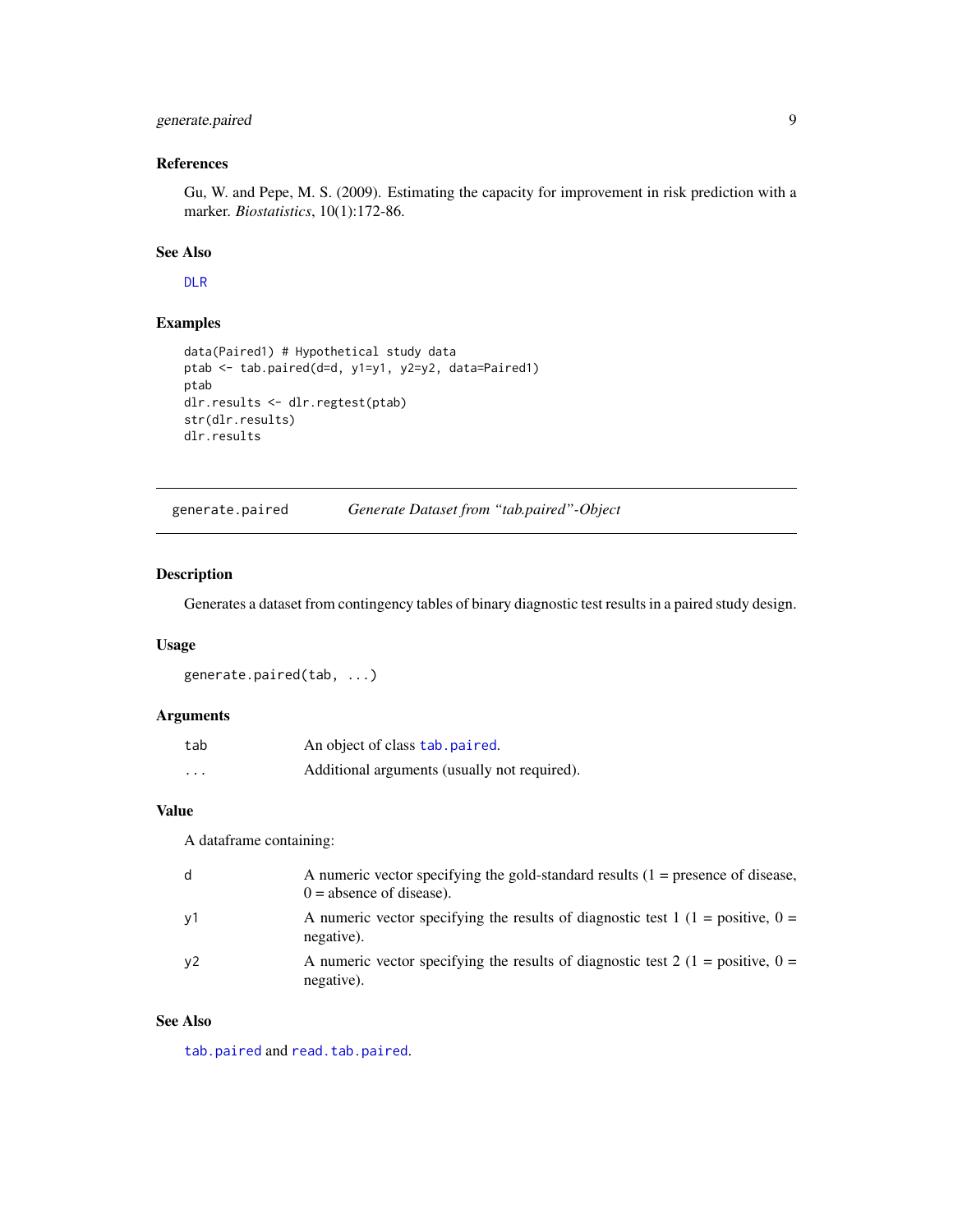#### Examples

```
data(Paired1) # Hypothetical study data
ftable(Paired1)
paired.layout <- tab.paired(d=d, y1=y1, y2=y2, data=Paired1)
new.df <- generate.paired(paired.layout)
head(new.df)
ftable(new.df)
```
Paired1 *DTComPair-dataset 1*

#### Description

Hypothetical data from a paired study that aims to compare the accuracy of two binary diagnostic tests.

# Usage

Paired1

#### Format

A dataframe containing 3 columns (d, y1 and y2) and 712 rows.

d is a numeric vector specifying the gold-standard results  $(1 =$  presence of disease,  $0 =$  absence of disease).

y1 is a numeric vector specifying the results of diagnostic test  $1(1 = positive, 0 = negative)$ .

y2 is a numeric vector specifying the results of diagnostic test  $1(1 = positive, 0 = negative)$ .

# Examples

```
data(Paired1) # Hypothetical study data
ftable(Paired1)
```
<span id="page-9-1"></span>print.acc.1test *Print "acc.1test"-Object*

# Description

Prints objects of class [acc.1test](#page-2-1) in an easy-to-read form.

#### Usage

```
## S3 method for class 'acc.1test'
print(x, \ldots)
```
<span id="page-9-0"></span>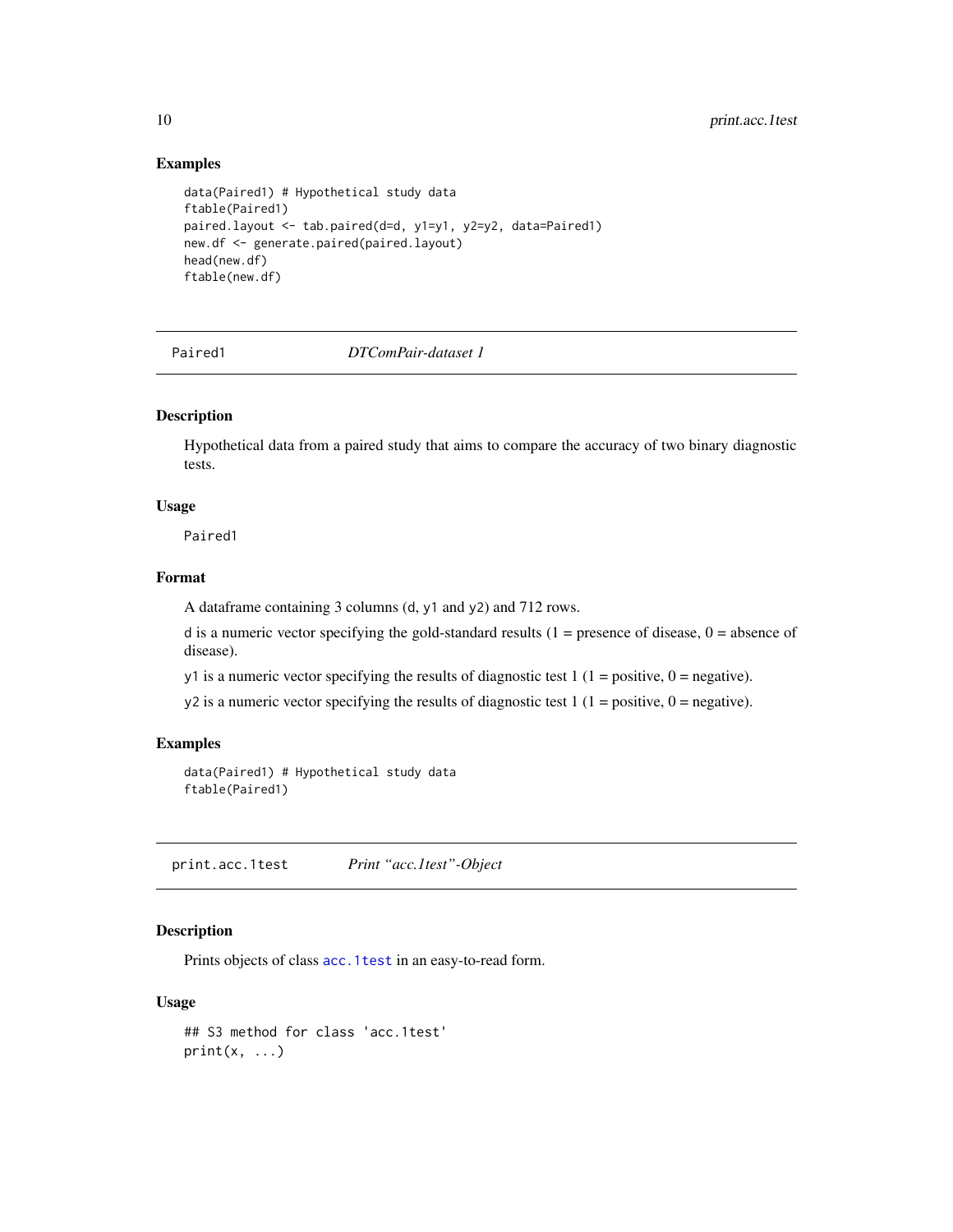# <span id="page-10-0"></span>print.acc.paired 11

# Arguments

| X                       | An object of class acc. 1 test.              |
|-------------------------|----------------------------------------------|
| $\cdot$ $\cdot$ $\cdot$ | Additional arguments (usually not required). |

# See Also

[acc.1test](#page-2-1).

# Examples

```
data(Paired1) # Hypothetical study data
a1 <- tab.1test(d=d, y=y1, data=Paired1)
a2 \leftarrow acc.1test(a1)print(a2)
```
<span id="page-10-1"></span>print.acc.paired *Print "acc.paired"-Object*

#### Description

Prints objects of class [acc.paired](#page-4-1) in an easy-to-read form.

#### Usage

```
## S3 method for class 'acc.paired'
print(x, \ldots)
```
# Arguments

| x        | An object of class acc. paired.              |
|----------|----------------------------------------------|
| $\cdots$ | Additional arguments (usually not required). |

# See Also

[acc.paired](#page-4-1).

# Examples

```
data(Paired1) # Hypothetical study data
b1 <- tab.paired(d=d, y1=y1, y2=y2, data=Paired1)
b2 <- acc.paired(b1)
print(b2)
```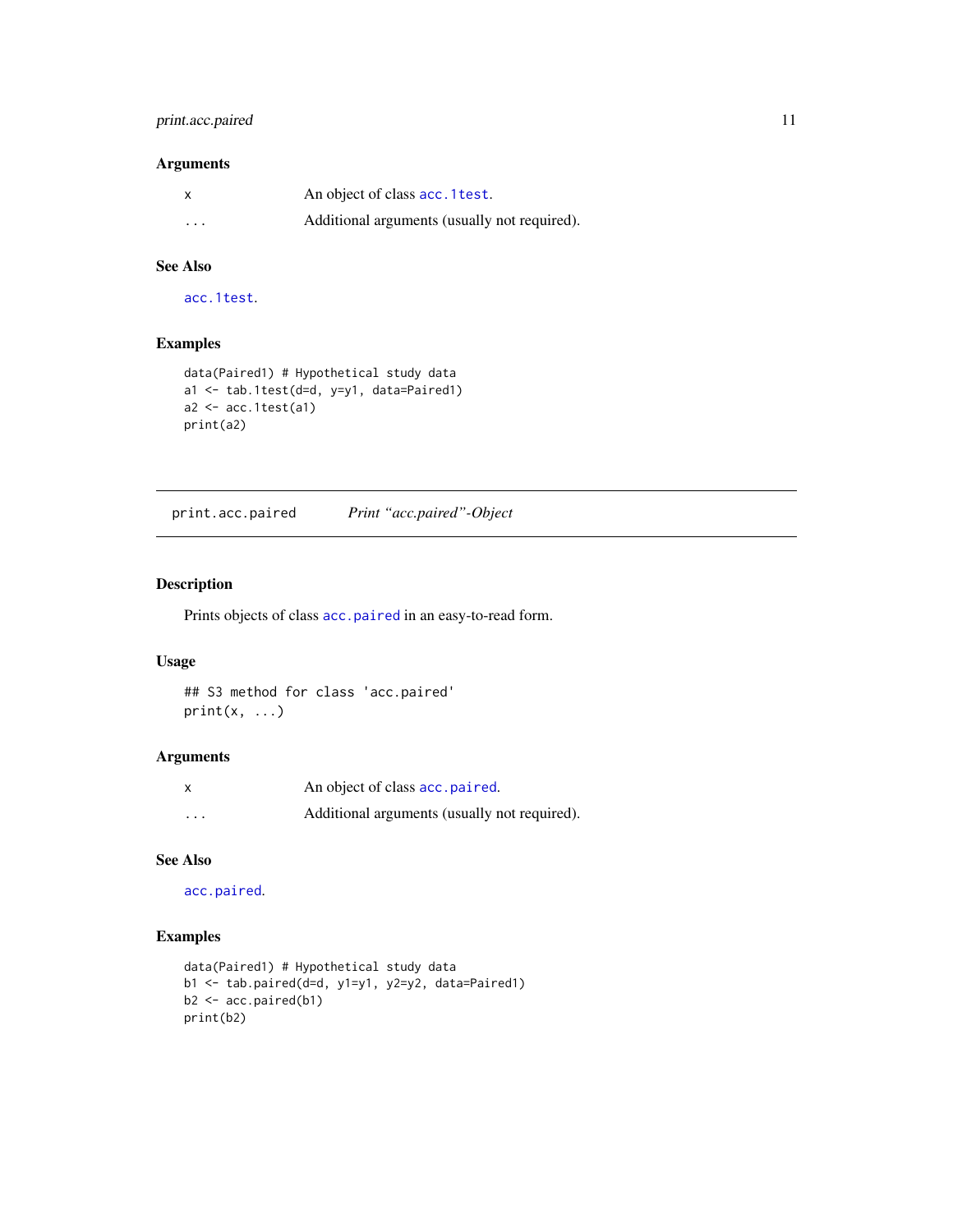<span id="page-11-1"></span><span id="page-11-0"></span>print.tab.1test *Print "tab.1test"-Object*

# Description

Prints objects of class [tab.1test](#page-23-1) in an easy-to-read form.

#### Usage

```
## S3 method for class 'tab.1test'
print(x, \ldots)
```
# Arguments

|          | An object of class tab. 1 test.              |
|----------|----------------------------------------------|
| $\cdots$ | Additional arguments (usually not required). |

# See Also

[tab.1test](#page-23-1), [acc.1test](#page-2-1), [tab.paired](#page-24-1).

# Examples

```
data(Paired1) # Hypothetical study data
a <- tab.1test(d=d, y=y1, data=Paired1)
print(a)
```
<span id="page-11-2"></span>print.tab.paired *Print "tab.paired"-Object*

# Description

Prints objects of class [tab.paired](#page-24-1) in an easy-to-read form.

#### Usage

```
## S3 method for class 'tab.paired'
print(x, \ldots)
```
#### Arguments

| x       | An object of class tab. paired.              |
|---------|----------------------------------------------|
| $\cdot$ | Additional arguments (usually not required). |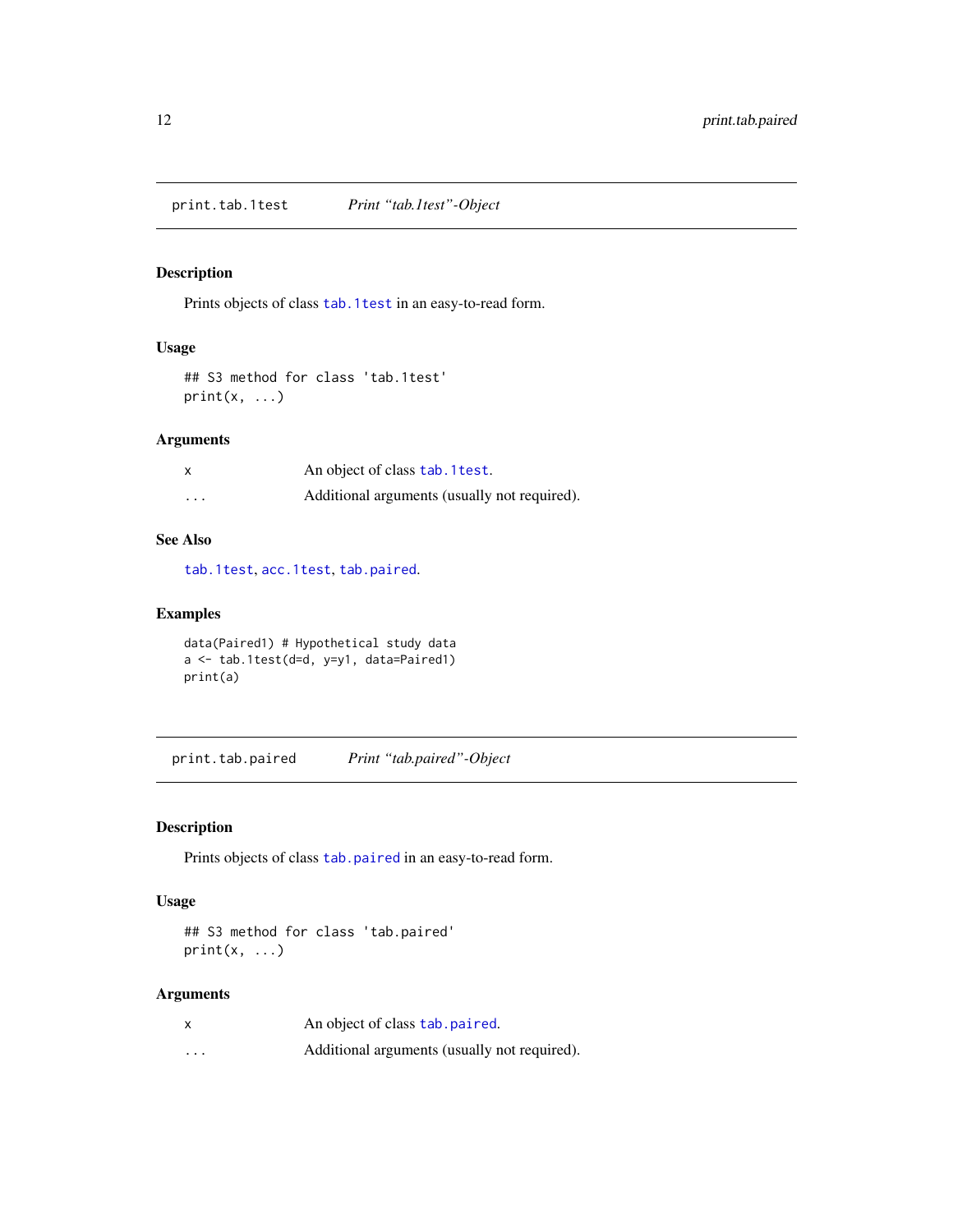#### <span id="page-12-0"></span> $pv.gs$  13

# See Also

[tab.paired](#page-24-1), [acc.paired](#page-4-1), [tab.1test](#page-23-1).

#### Examples

```
data(Paired1) # Hypothetical study data
b <- tab.paired(d=d, y1=y1, y2=y2, data=Paired1)
print(b)
```
<span id="page-12-1"></span>pv.gs *Generalized Score Statistic for Comparison of Predictive Values*

#### Description

Performs a test for differences in (positive and negative) predictive values of two binary diagnostic tests using a generalized score statistic proposed by Leisenring, Alonzo and Pepe (2000).

#### Usage

pv.gs(tab)

#### Arguments

tab An object of class [tab.paired](#page-24-1).

#### Value

A list containing:

| ppv    | A list with test1 (the positive predictive value of test 1), test2 (the positive<br>predictive value of test 2), diff (the difference in positive predictive values,<br>computed as test2 - test1), the test. statistic and the corresponding<br>p.value. |
|--------|-----------------------------------------------------------------------------------------------------------------------------------------------------------------------------------------------------------------------------------------------------------|
| npv    | A list with test1 (the negative predictive value of test 1), test2 (the negative<br>predictive value of test 2), diff (the difference in negative predictive values,<br>computed as test2 - test1), the test. statistic and the corresponding<br>p.value. |
| method | The name of the method used to compare predictive values, here "generalized"<br>score statistic $(gs)$ ".                                                                                                                                                 |

# References

Leisenring, W., Alonzo, T., and Pepe, M. S. (2000). Comparisons of predictive values of binary medical diagnostic tests for paired designs. *Biometrics*, 56(2):345-51.

#### See Also

[pv.wgs](#page-14-1) and [pv.rpv](#page-13-1).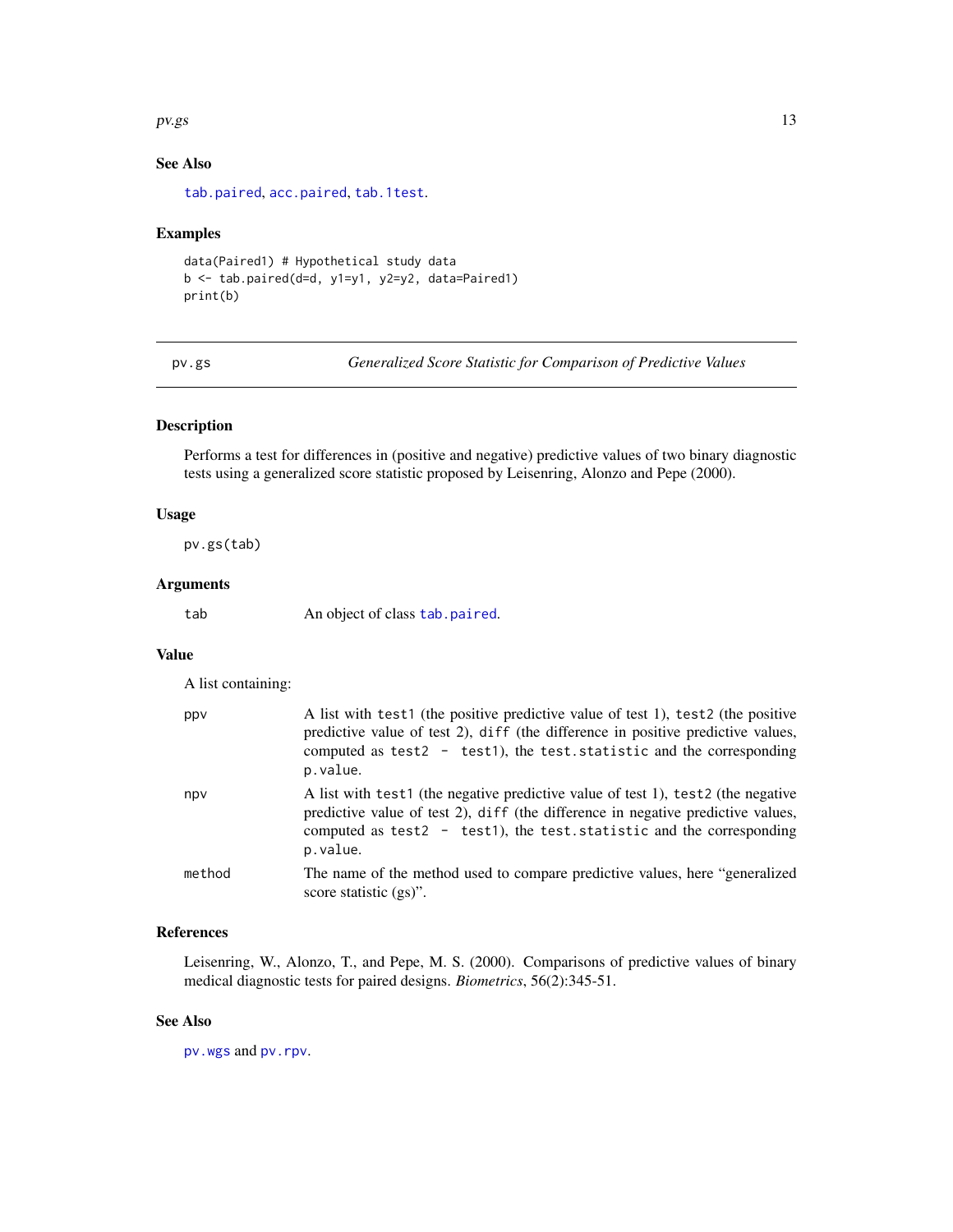# Examples

```
data(Paired1) # Hypothetical study data
ftable(Paired1)
paired.layout <- tab.paired(d=d, y1=y1, y2=y2, data=Paired1)
paired.layout
gs.results <- pv.gs(paired.layout)
str(gs.results)
gs.results
gs.results$ppv["p.value"]
```
<span id="page-13-1"></span>pv.rpv *Comparison of Predictive Values using Relative Predictive Values*

# Description

Performs a test for differences in (positive and negative) predictive values of two binary diagnostic tests in a paired study design using relative predictive values, as proposed by Moskowitz and Pepe (2006).

#### Usage

pv.rpv(tab, alpha)

### Arguments

| tab   | An object of class tab. paired.                                                                                 |
|-------|-----------------------------------------------------------------------------------------------------------------|
| alpha | Significance level alpha used to compute $100(1$ -alpha $)\%$ -confidence intervals,<br>the default is $0.05$ . |

#### Value

A list containing:

| ppv    | A list with test1 (the positive predictive value of test 1), test2 (the positive<br>predictive value of test 2), rppv (the relative positive predictive value, computed<br>as test1 / test2), se. log. rppv (the standard error of the logarithm of rppv),<br>1c1. rppv (the lower confidence limit of rppv), uc1. rppv (the upper confidence<br>limit of rppv), the test. statistic and the corresponding p. value. |
|--------|----------------------------------------------------------------------------------------------------------------------------------------------------------------------------------------------------------------------------------------------------------------------------------------------------------------------------------------------------------------------------------------------------------------------|
| npv    | A list with test1 (the negative predictive value of test 1), test2 (the negative<br>predictive value of test 2), rnpv (the relative negative predictive value, computed<br>as test1 / test2), se. log. rnpv (the standard error of the logarithm of rnpv),<br>1c1. rnpv (the lower confidence limit of rnpv), uc1. rnpv (the upper confidence<br>limit of rnpv), the test. statistic and the corresponding p. value. |
| method | The name of the method used to compare predictive values, here "relative pre-<br>dictive values (rpv)".                                                                                                                                                                                                                                                                                                              |
| alpha  | The significance level alpha used to compute $100(1-\text{alpha})\%$ -confidence inter-<br>vals for rpp and rnpv, the default is 0.05.                                                                                                                                                                                                                                                                               |

<span id="page-13-0"></span>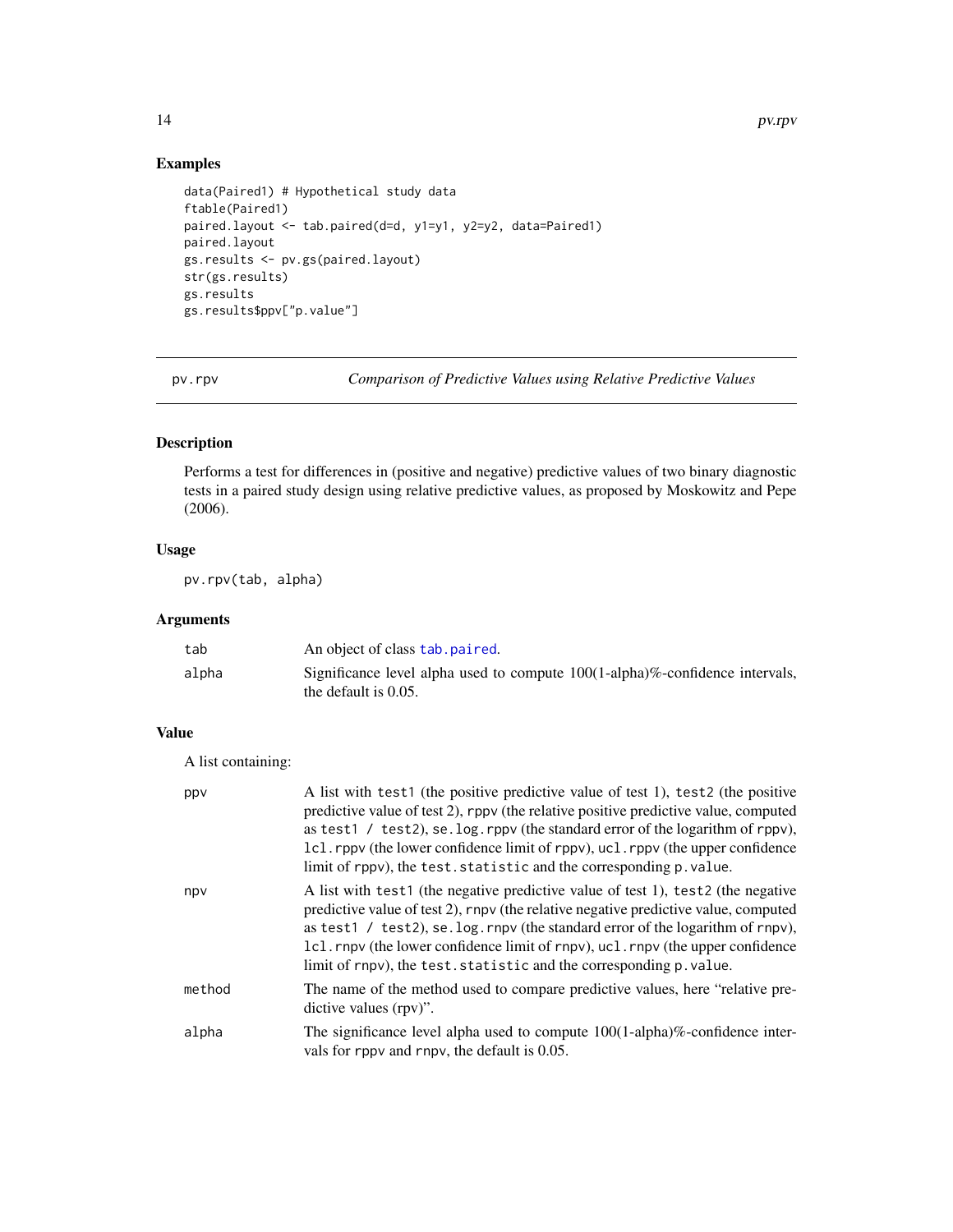#### <span id="page-14-0"></span> $pv(wgs)$  15

#### References

Moskowitz, C.S., and Pepe, M.S. (2006). Comparing the predictive values of diagnostic tests: sample size and analysis for paired study designs. *Clin Trials*, 3(3):272-9.

# See Also

[pv.gs](#page-12-1) and [pv.wgs](#page-14-1).

#### Examples

```
data(Paired1) # Hypothetical study data
ftable(Paired1)
paired.layout <- tab.paired(d=d, y1=y1, y2=y2, data=Paired1)
paired.layout
rpv.results <- pv.rpv(paired.layout)
str(rpv.results)
rpv.results
rpv.results$ppv["p.value"]
```
<span id="page-14-1"></span>pv.wgs *Weighted Generalized Score Statistic for Comparison of Predictive Values*

#### Description

Performs a test for differences in (positive and negative) predictive values of two binary diagnostic tests using a weighted generalized score statistic proposed by Kosinski (2013).

#### Usage

pv.wgs(tab)

#### Arguments

tab An object of class [tab.paired](#page-24-1).

#### Value

A list containing:

| ppv    | A list with test1 (the positive predictive value of test 1), test2 (the positive pre-<br>dictive value of test 2), diff (the difference in positive predictive values, com-<br>puted as test2 - test1, the test. statistic and the corresponding p. value.   |
|--------|--------------------------------------------------------------------------------------------------------------------------------------------------------------------------------------------------------------------------------------------------------------|
| npv    | A list with test1 (the negative predictive value of test 1), test2 (the nega-<br>tive predictive value of test 2), diff (the difference in negative predictive val-<br>ues, computed as test2 - test1, the test. statistic and the corresponding<br>p.value. |
| method | The name of the method used to compare predictive values, here "weighted"<br>generalized score statistic (wgs)".                                                                                                                                             |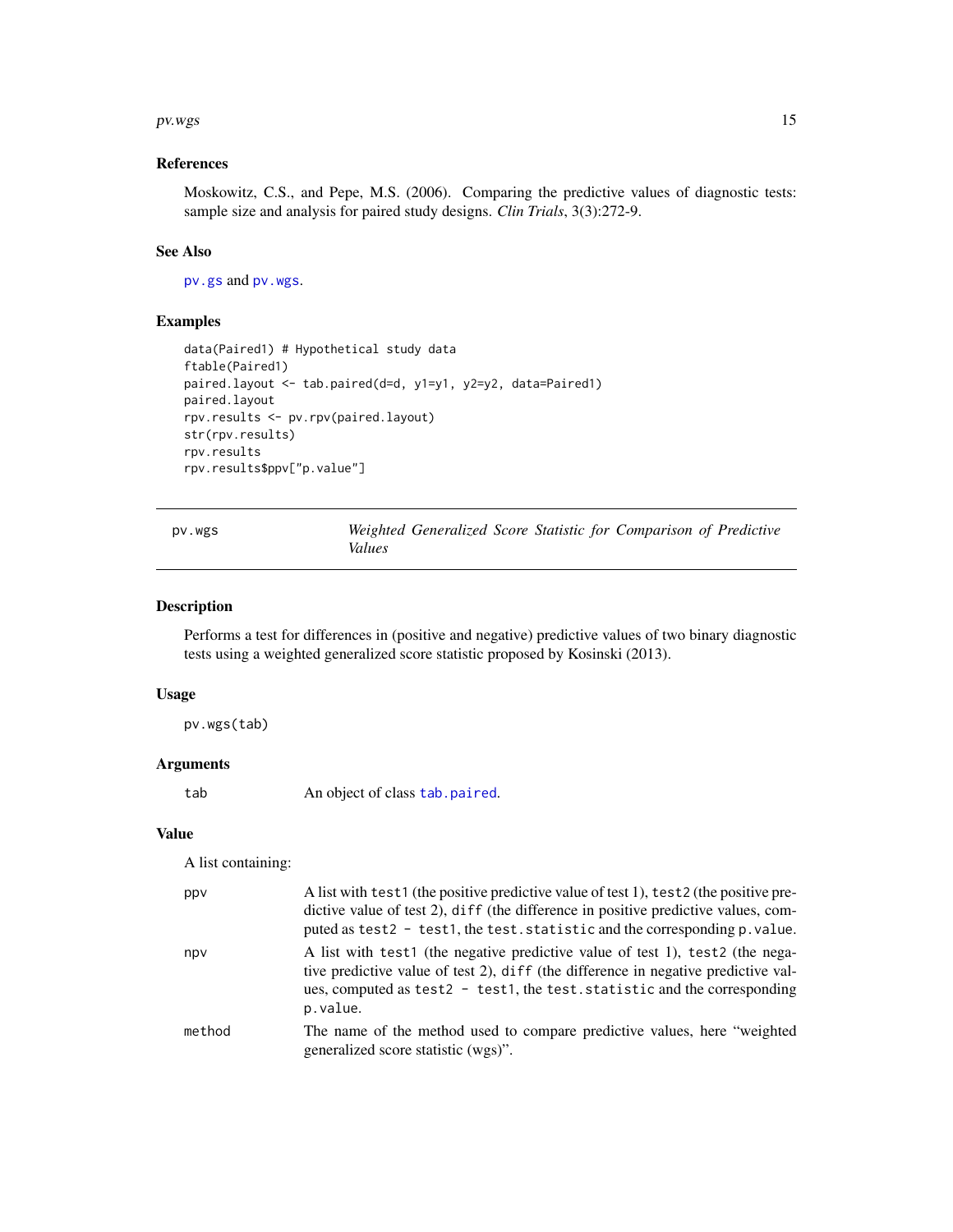# <span id="page-15-0"></span>References

Kosinski, A.S. (2013). A weighted generalized score statistic for comparison of predictive values of diagnostic tests. *Stat Med*, 32(6):964-77.

# See Also

[pv.gs](#page-12-1) and [pv.rpv](#page-13-1).

# Examples

```
data(Paired1) # Hypothetical study data
ftable(Paired1)
paired.layout <- tab.paired(d=d, y1=y1, y2=y2, data=Paired1)
paired.layout
wgs.results <- pv.wgs(paired.layout)
str(wgs.results)
wgs.results
wgs.results$ppv["p.value"]
```
read.tab.1test *Read in "tab.1test"-Objects*

# Description

Reads in objects of class [tab.1test](#page-23-1) using cell frequencies.

#### Usage

```
read.tab.1test(a, b, c, d, testname, ...)
```
#### Arguments

| a         | The number of diseased subjects with a positive test.                                                                                                            |
|-----------|------------------------------------------------------------------------------------------------------------------------------------------------------------------|
| b         | The number of non-diseased subjects with a positive test.                                                                                                        |
| C         | The number of diseased subjects with a negative test.                                                                                                            |
| d         | The number of non-diseased subjects with a negative test.                                                                                                        |
| testname  | An optional vector specifying the name of the diagnostic test, e.g. $c$ ("Test $A$ ").<br>If not supplied, the corresponding variable name is used as test name. |
| $\ddotsc$ | Additional arguments (usually not required).                                                                                                                     |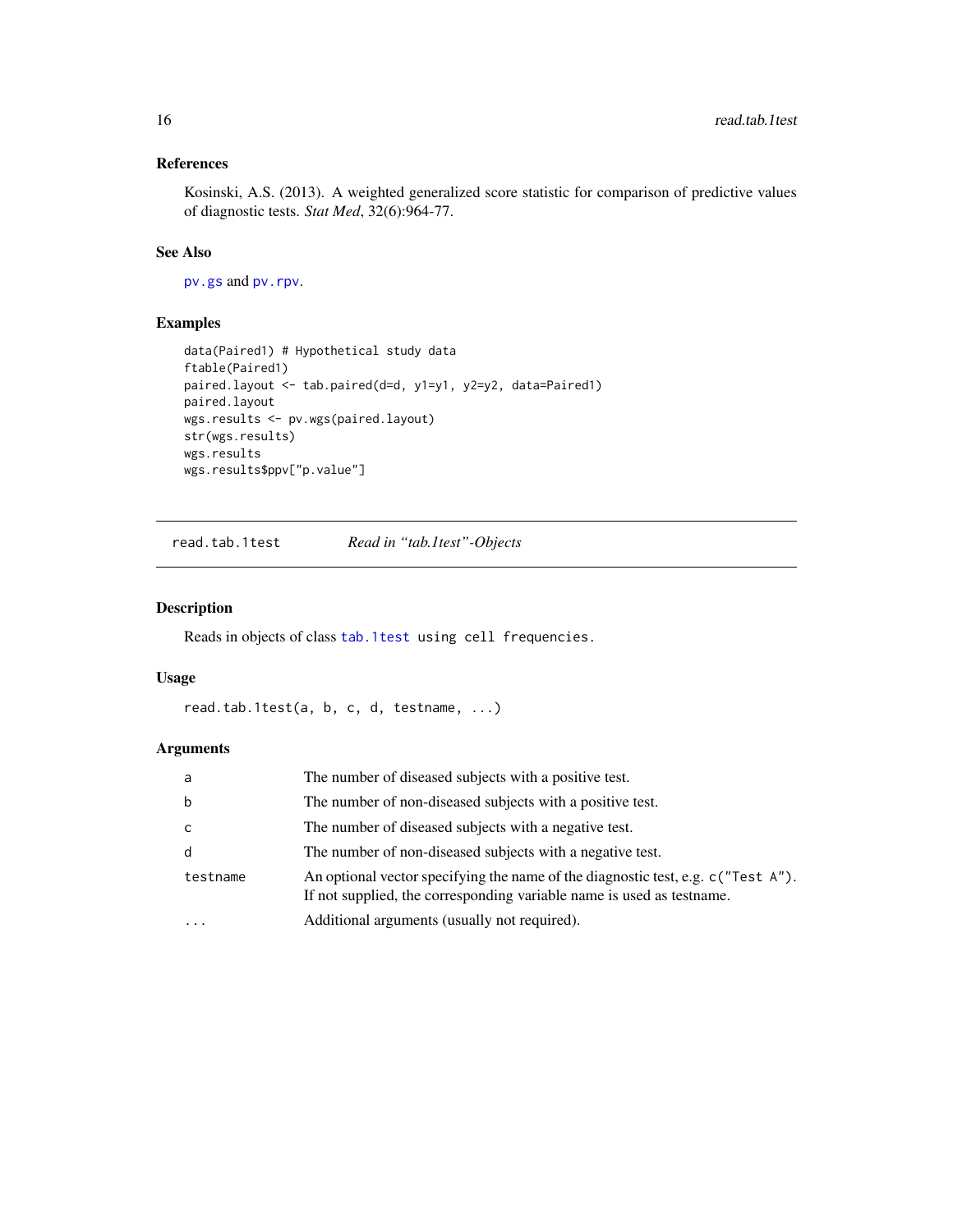# <span id="page-16-0"></span>read.tab.paired 17

# Value

Returns a list of class [tab.1test](#page-23-1) containing:

| tab.1test |  | A contingency table (matrix) of test results. |
|-----------|--|-----------------------------------------------|
|-----------|--|-----------------------------------------------|

|           |         | Diseased Non-diseased | Total   |
|-----------|---------|-----------------------|---------|
| Test pos. | a       | h                     | a+b     |
| Test neg. |         | d                     | c+d     |
| Total     | $a + c$ | b+d                   | a+b+c+d |

testname The name of the diagnostic test.

# Note

Objects of class [tab.1test](#page-23-1) are required as arguments for [acc.1test](#page-2-1), a function to compute the accuracy of a binary diagnostic test.

#### See Also

[tab.1test](#page-23-1), [print.tab.1test](#page-11-1), [acc.1test](#page-2-1).

# Examples

```
read.t1 <- read.tab.1test(321, 51, 730, 272, testname="Test1")
class(read.t1)
read.t1
acc.1test(read.t1)
```
<span id="page-16-1"></span>read.tab.paired *Read in "tab.paired"-Objects*

#### Description

Reads in objects of class [tab.paired](#page-24-1) using cell frequencies.

#### Usage

```
read.tab.paired(d.a, d.b, d.c, d.d, nd.a, nd.b, nd.c, nd.d, testnames, ...)
```
# Arguments

| d.a  | The number of diseased subjects with a positive test 1 and a positive test 2.     |
|------|-----------------------------------------------------------------------------------|
| d.b  | The number of diseased subjects with a negative test 1 and a positive test 2.     |
| d.c  | The number of diseased subjects with a positive test 1 and a negative test 2.     |
| d.d  | The number of diseased subjects with a negative test 1 and a negative test 2.     |
| nd.a | The number of non-diseased subjects with a positive test 1 and a positive test 2. |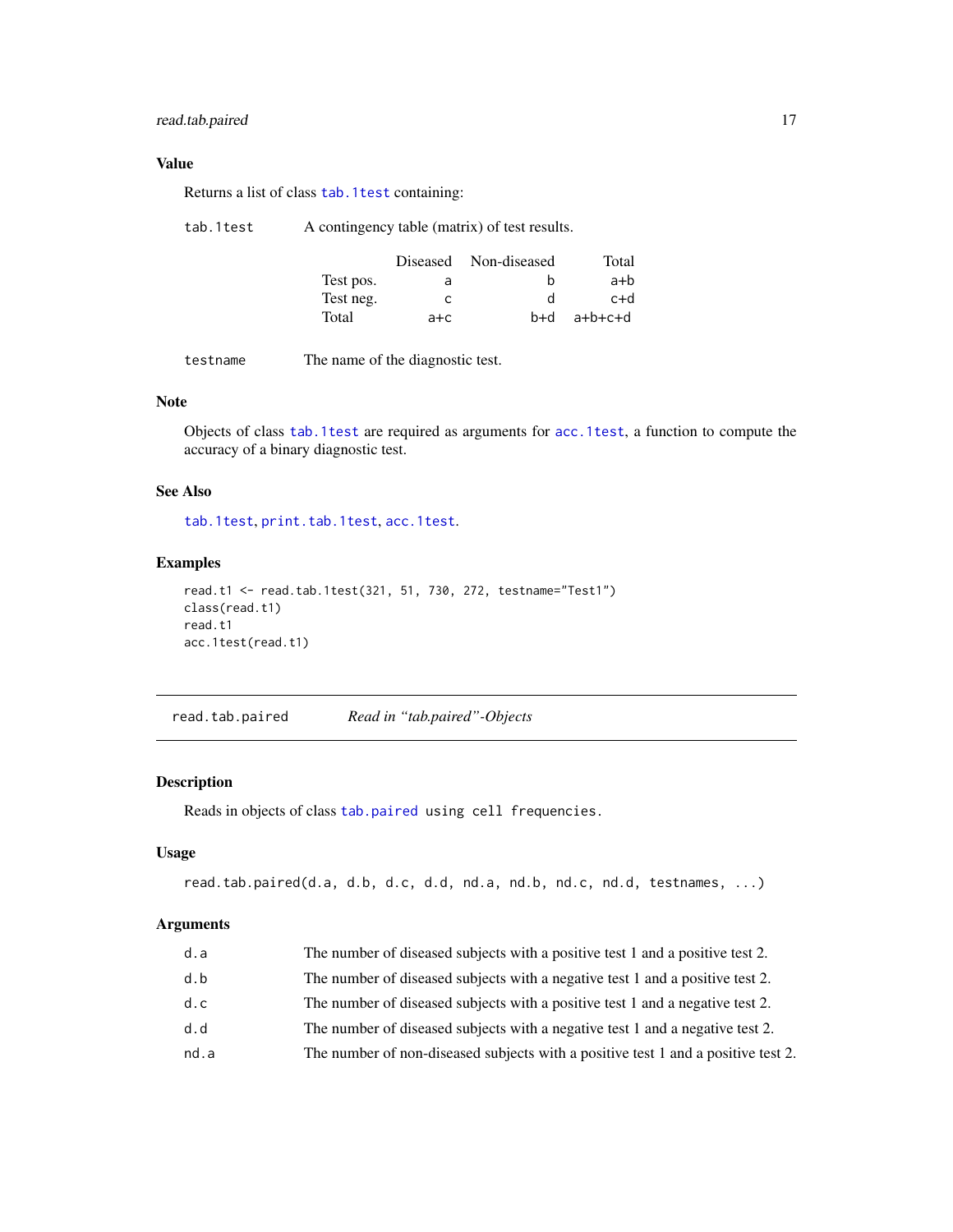<span id="page-17-0"></span>

| nd.b      | The number of non-diseased subjects with a negative test 1 and a positive test 2.                                                                                                |
|-----------|----------------------------------------------------------------------------------------------------------------------------------------------------------------------------------|
| nd.c      | The number of non-diseased subjects with a positive test 1 and a negative test 2.                                                                                                |
| nd.d      | The number of non-diseased subjects with a negative test 1 and a negative test<br>2.                                                                                             |
| testnames | An optional vector specifying the names of diagnostic test 1 and diagnostic test<br>2, e.g. c("Test A", "Test B"). If not supplied, the variable names are used as<br>testnames. |
| $\cdots$  | Additional arguments (usually not required).                                                                                                                                     |

# Value

Returns a list of class [tab.paired](#page-24-1) containing:

diseased A contingency table (matrix) of test results among *diseased* subjects.

|             | Test1 pos. | Test1 neg. | Total             |
|-------------|------------|------------|-------------------|
| Test 2 pos. | d.a        | d.b        | $d.a+d.b$         |
| Test 2 neg. | d.c.       | d.d        | $d.c+d.d$         |
| Total       | $d.a+d.c$  | d.b+d.d    | $d.a+d.b+d.c+d.d$ |

non.diseased A contingency table (matrix) of test results among *non-diseased* subjects.

|             | Test1 pos. | Test1 neg.              | Total                 |
|-------------|------------|-------------------------|-----------------------|
| Test 2 pos. | nd.a       | nd.b                    | $nd.a+nd.b$           |
| Test 2 neg. | nd.c       | nd.d                    | $nd.c+nd.d$           |
| Total       |            | $nd.a+nd.c$ $nd.b+nd.d$ | $nd.a+nd.b+nd.c+nd.d$ |

testnames The names of the diagnostic tests.

#### Note

Objects of class [tab.paired](#page-24-1) are essential arguments for various functions in the [DTComPair](#page-1-1)package.

#### See Also

[tab.paired](#page-24-1), [print.tab.paired](#page-11-2), [acc.paired](#page-4-1), [generate.paired](#page-8-1).

#### Examples

```
read.t2 <- read.tab.paired(321, 51, 730, 272,
                           120, 8, 74, 109,
                           testnames=c("Test A", "Test B"))
class(read.t2)
read.t2
acc.paired(read.t2)
```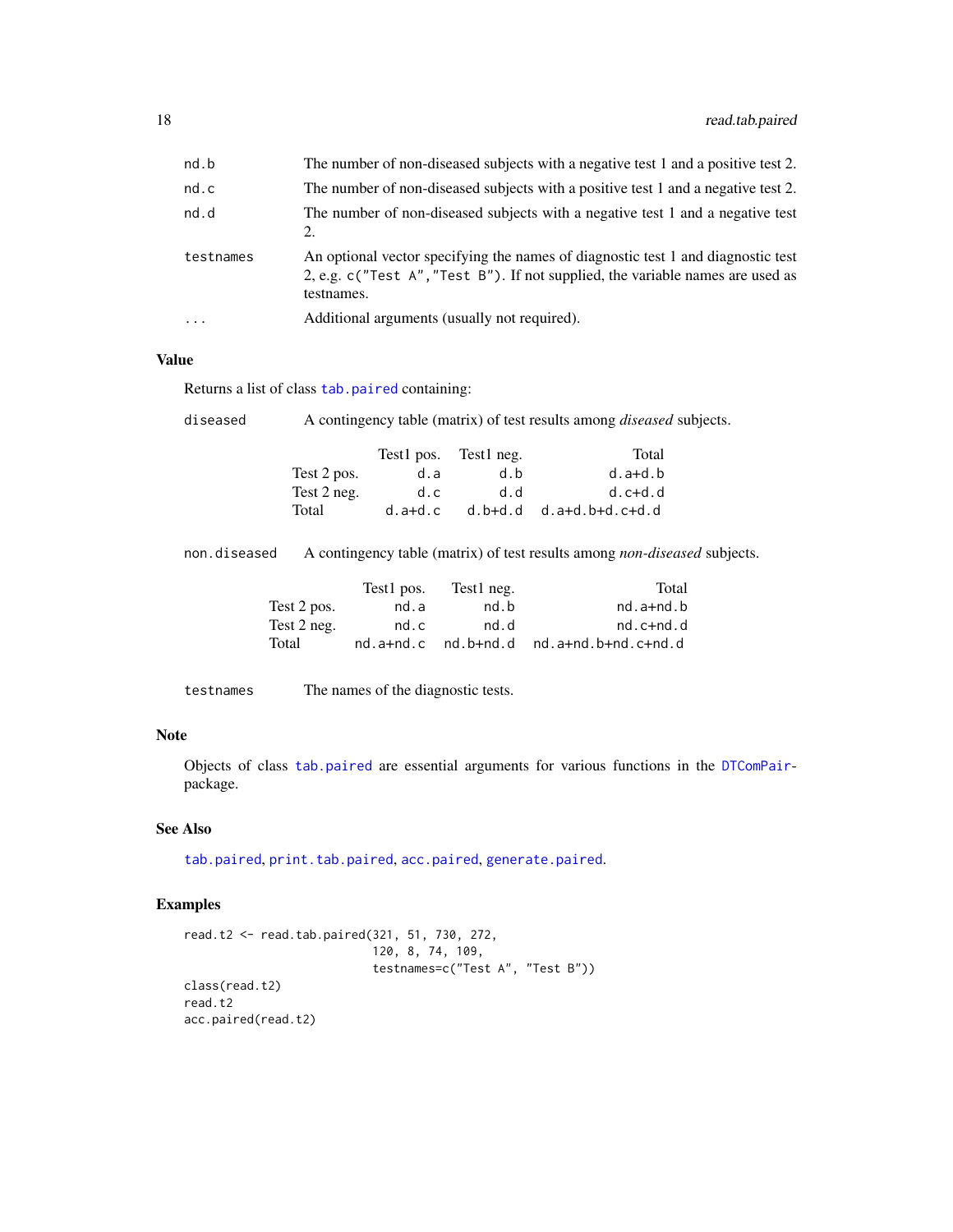<span id="page-18-1"></span><span id="page-18-0"></span>represent.long *Long Representation of Results from Two Binary Diagnostic Tests*

# Description

Long representation of results from two binary diagnostic tests.

#### Usage

```
represent.long(d, y1, y2)
```
#### Arguments

| d  | A numeric vector specifying the gold-standard results $(1 =$ presence of disease,<br>$0 =$ absence of disease). |
|----|-----------------------------------------------------------------------------------------------------------------|
| y1 | A numeric vector specifying the results of diagnostic test 1 (1 = positive, 0 =<br>negative).                   |
| y2 | An numeric vector specifying the results of diagnostic test 2 (1 = positive, 0 =<br>negative).                  |

#### Details

Sometimes a long representation of data from a "paired" study of binary diagnostic tests is required, e.g. to run regression analyses.

In a *wide* representation each subject has 1 record in the dataset containing d, y1 and y2.

In a *long* representation each subjects has 2 records in the dataset, one for each test. The data format is shown below.

#### Value

A dataframe containing:

| id | A numeric vector specifying the patient identifier.                                                             |
|----|-----------------------------------------------------------------------------------------------------------------|
| d  | A numeric vector specifying the gold-standard results $(1 =$ presence of disease,<br>$0 =$ absence of disease). |
| X  | A numeric vector specifying the diagnostic test $(1 = \text{test } 1, 0 = \text{test } 2)$ .                    |
| V  | A numeric vector specifying the test results $(1 = \text{positive}, 0 = \text{negative})$ .                     |

#### See Also

[tab.paired](#page-24-1) and [read.tab.paired](#page-16-1).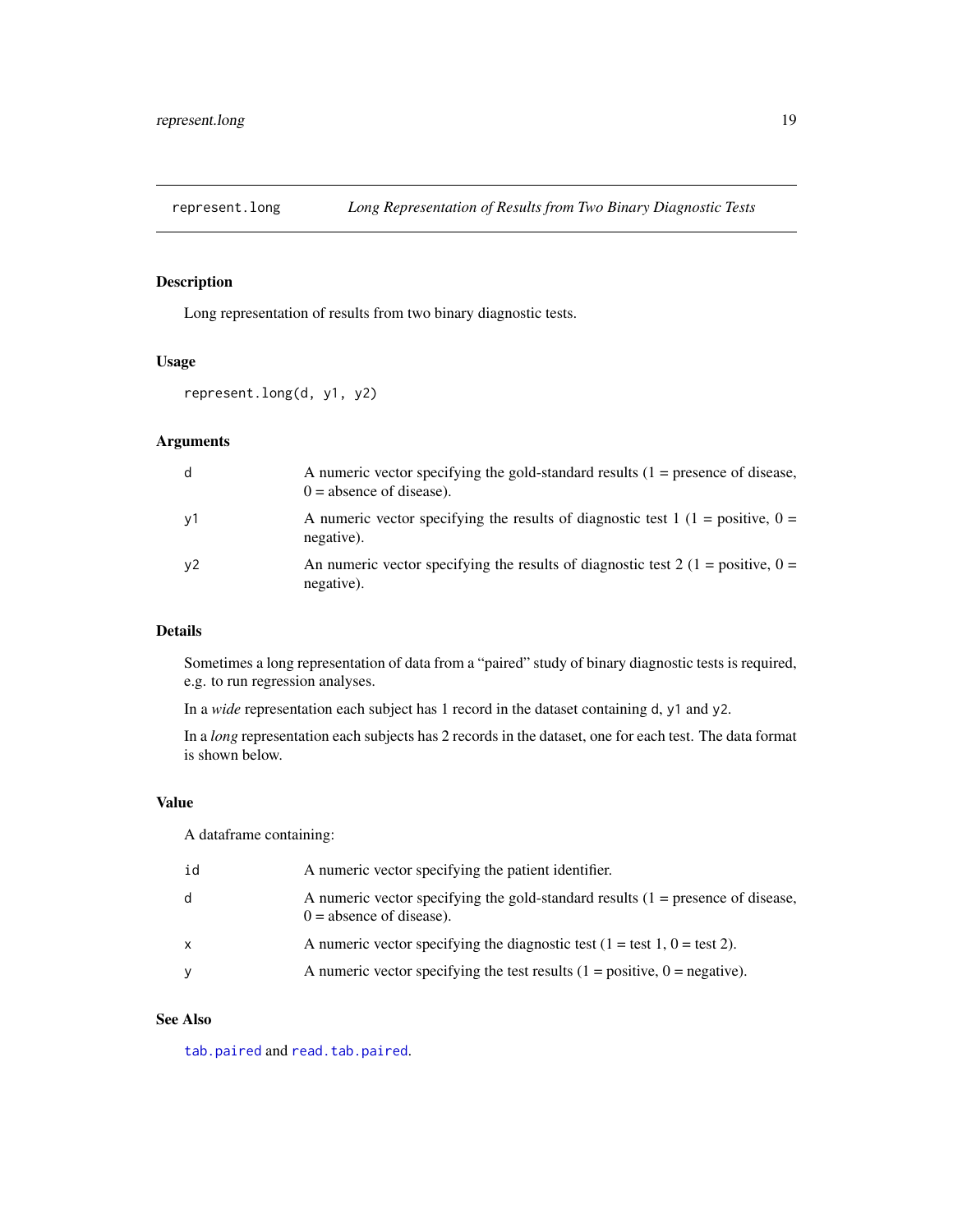# Examples

```
data(Paired1) # Hypothetical study data
names(Paired1)
new.long <- represent.long(d=Paired1$d, y1=Paired1$y1, y2=Paired1$y2)
str(new.long)
head(new.long)
```
<span id="page-19-1"></span>

sesp.diff.ci *Confidence Intervals for Differences in Sensitivity and Specificity*

# Description

Calculates confidence intervals for differences in sensitivity and specificity of two binary diagnostic tests in a paired study design.

#### Usage

sesp.diff.ci(tab, ci.method, alpha, cont.corr)

# Arguments

| tab       | An object of class tab. paired.                                                                                                                                                          |
|-----------|------------------------------------------------------------------------------------------------------------------------------------------------------------------------------------------|
| ci.method | The available methods are "wald" (Altman, 1991), "agresti-min" (Agresti and<br>Min, 2005), "bonett-price" (Bonett and Price, 2011), and "tango" (Tango,<br>1998), the default is "wald". |
| alpha     | Significance level alpha for $100(1-\alpha)$ -alpha)%-confidence intervals for the differ-<br>ence in sensitivity and specificity, the default is 0.05.                                  |
| cont.corr | A logical value indicating whether the continuity correction should be used (only<br>available for ci.method="wald"), the default is FALSE.                                              |

#### Details

For details and recommendations see Newcombe (2012) and Wenzel and Zapf (2013).

# Value

A list containing:

| sensitivity | A vector containing test1 (the sensitivity of test 1), test2 (the specificity of test<br>2), diff (the difference between the two sensitivities, computed as test $2 - \text{test1}$ ),<br>diff.se (the standard error of diff), diff.lcl (the lower confidence limit of<br>diff) and diff.ucl (the upper confidence limit of diff). |
|-------------|--------------------------------------------------------------------------------------------------------------------------------------------------------------------------------------------------------------------------------------------------------------------------------------------------------------------------------------|
| specificity | A vector containing test1 (specificity of test 1), test2 (specificity of test 2),<br>diff (the difference between the two specificities, computed as test2 - test1),<br>diff. se (the standard error of diff), diff. lcl (the lower confidence limit of<br>diff) and diff.ucl (the upper confidence limit of diff).                  |

<span id="page-19-0"></span>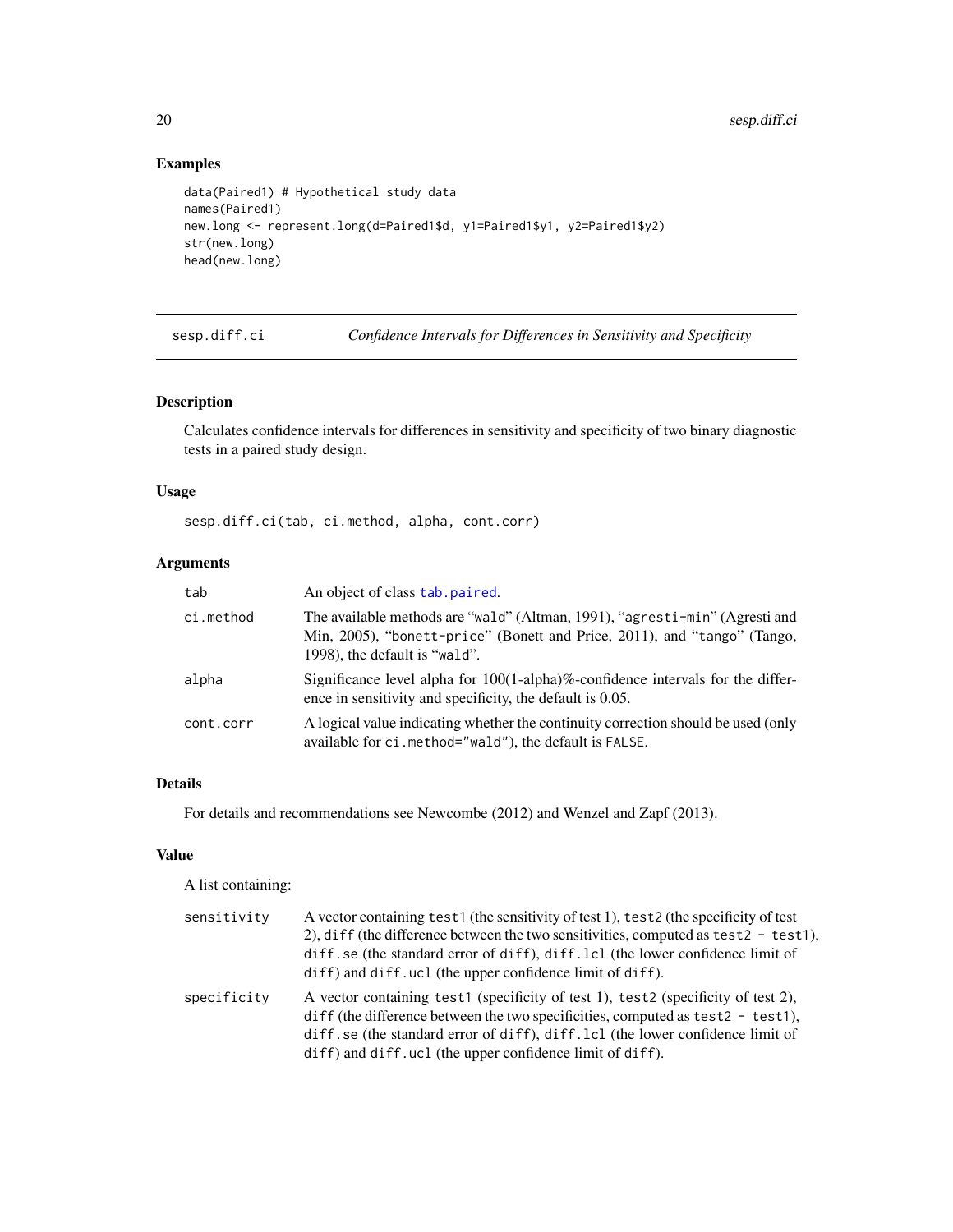<span id="page-20-0"></span>

| ci.method | The name of the method used to calculate confidence intervals.            |
|-----------|---------------------------------------------------------------------------|
| alpha     | The level alpha used to compute $100(1$ -alpha)%-confidence intervals.    |
| cont.corr | A logical value indicating whether the continuity correction was applied. |

#### References

Altman, D.G. (1991). Practical statistics for medical research. Chapman & Hall, London.

Agresti, A. and Min, Y. (2005). Simple improved confidence intervals for comparing matched proportions. *Stat Med*, 24(5): 729-40.

Bonett, D.G., and Price, R.M. (2011). Adjusted Wald confidence intervals for a difference of binomial proportions based on paired data. *J Educ Behav Stat*, 37(4): 479-488.

Newcombe R.G. (2012). Confidence intervals for proportions and related measures of effect size. Chapman and Hall/CRC Biostatistics Series.

Tango, T. (1998). Equivalence test and confidence interval for the difference in proportions for the paired-sample design. *Stat Med*, 17(8): 891-908.

Wenzel, D., and Zapf, A. (2013). Difference of two dependent sensitivities and specificities: comparison of various approaches. *Biom J*, 55(5): 705-718.

#### Examples

```
library(DTComPair)
t1 <- read.tab.paired(18, 14, 0, 18,
                      18, 12, 2, 18)
t1
sesp.diff.ci(t1, ci.method="wald", cont.corr=FALSE)
sesp.diff.ci(t1, ci.method="wald", cont.corr=TRUE)
sesp.diff.ci(t1, ci.method="agresti-min")
sesp.diff.ci(t1, ci.method="tango")
```
<span id="page-20-1"></span>sesp.exactbinom *Exact Binomial Test for Differences in Sensitivity and Specificity*

#### Description

Performs an exact binomial test for differences in sensitivity and specificity of two binary diagnostic tests in a paired study design.

#### Usage

```
sesp.exactbinom(tab)
```
#### Arguments

tab An object of class [tab.paired](#page-24-1).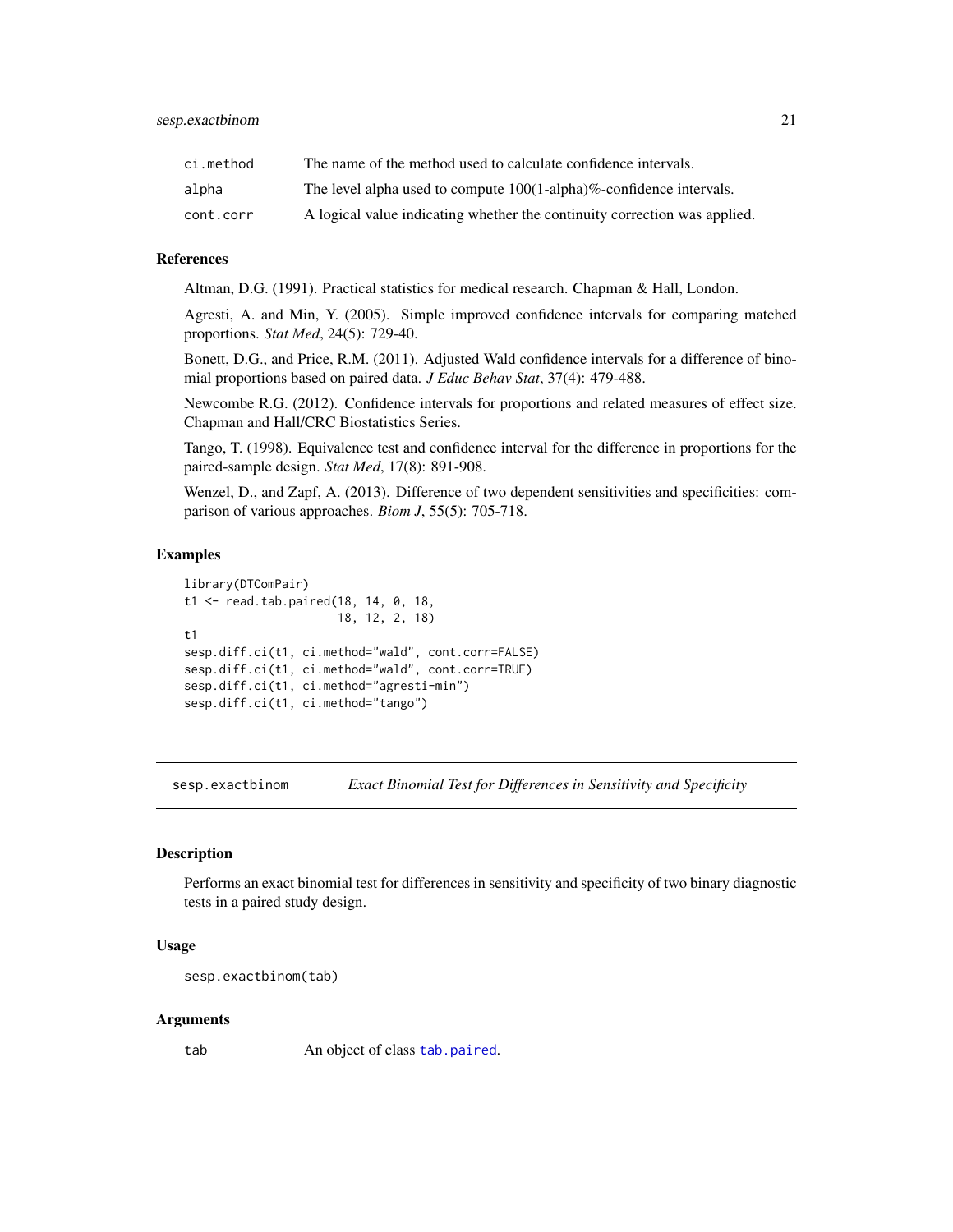#### <span id="page-21-0"></span>Details

The function performs a standard exact binomial test.

An exact binomial test is recommended when the number of patients with differing results for test 1 and test 2 (discordant pairs) is small, i.e. <20 (Zhou et al., 2011).

#### Value

A list containing:

| sensitivity | A list containing test1 (sensitivity of test 1), test2 (specificity of test 2), diff<br>(the difference in sensitivity, computed as test $2 - \text{test1}$ ) and the correspond-<br>ing p. value. |
|-------------|----------------------------------------------------------------------------------------------------------------------------------------------------------------------------------------------------|
| specificity | A list containing test1 (specificity of test 1), test2 (specificity of test 2), diff<br>(the difference in specificity, computed as test $2 - \text{test1}$ ) and the correspond-<br>ing p. value. |
| method      | The name of the method used to compare sensitivity and specificity, here "ex-<br>acthinom".                                                                                                        |

#### References

Zhou, X., Obuchowski, N., and McClish, D. (2011). Statistical Methods in Diagnostic Medicine. Wiley Series in Probability and Statistics. John Wiley & Sons, Hoboken, New Jersey, 2nd edition.

#### See Also

[sesp.mcnemar](#page-21-1) and [tab.paired](#page-24-1).

# Examples

```
data(Paired1) # Hypothetical study data
ftable(Paired1)
paired.layout <- tab.paired(d=d, y1=y1, y2=y2, data=Paired1)
paired.layout
exact.results <- sesp.exactbinom(paired.layout)
str(exact.results)
exact.results
exact.results$sensitivity["p.value"]
```
<span id="page-21-1"></span>sesp.mcnemar *McNemar Test for Comparison of Sensitivities and Specificities*

#### Description

Performs a McNemar Test for comparison of sensitivities and specificities of two binary diagnostic tests in a paired study design.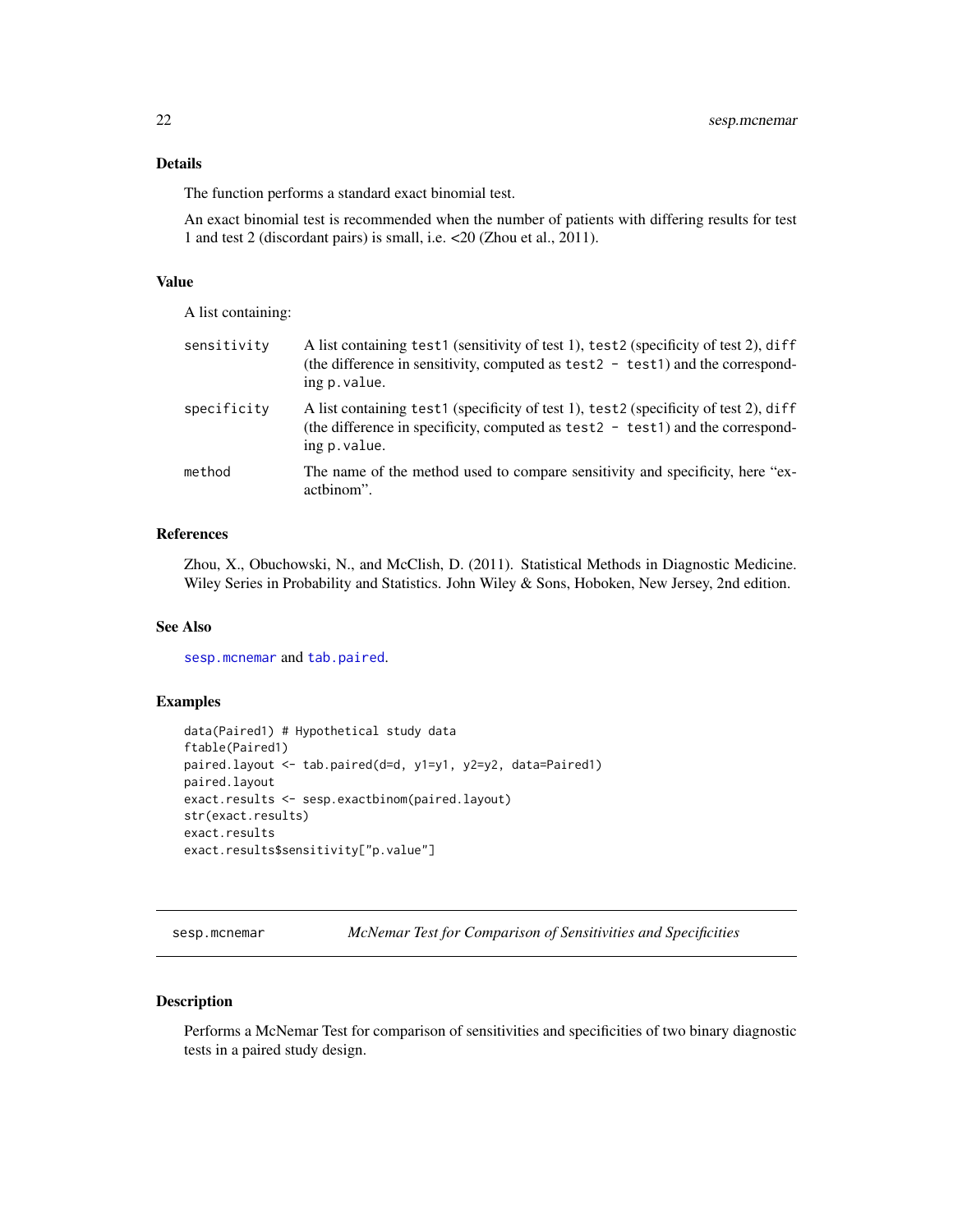# <span id="page-22-0"></span>sesp.mcnemar 23

#### Usage

sesp.mcnemar(tab)

# Arguments

tab An object of class [tab.paired](#page-24-1).

#### Details

The test is performed as described by McNemar (1947).

#### Value

A list containing:

| sensitivity | A list containing test1 (sensitivity of test 1), test2 (specificity of test 2), diff<br>(the difference in sensitivity, computed as test2 - test1), the test. statistic<br>and the corresponding p. value.     |
|-------------|----------------------------------------------------------------------------------------------------------------------------------------------------------------------------------------------------------------|
| specificity | A list containing test1 (specificity of test 1), test2 (specificity of test 2), diff<br>(the difference in specificity, computed as test $2 - test1$ ), the test. statistic<br>and the corresponding p. value. |
| method      | The name of the method used to compare sensitivity and specificity, here "monemar".                                                                                                                            |

# References

McNemar, Q. (1947). Note on the sampling error of the difference between correlated proportions or percentages. *Psychometrika*, 12(2):153-7.

#### See Also

[sesp.exactbinom](#page-20-1) and [tab.paired](#page-24-1).

# Examples

```
data(Paired1) # Hypothetical study data
ftable(Paired1)
paired.layout <- tab.paired(d=d, y1=y1, y2=y2, data=Paired1)
paired.layout
mcnem.results <- sesp.mcnemar(paired.layout)
str(mcnem.results)
mcnem.results
mcnem.results$sensitivity["p.value"]
```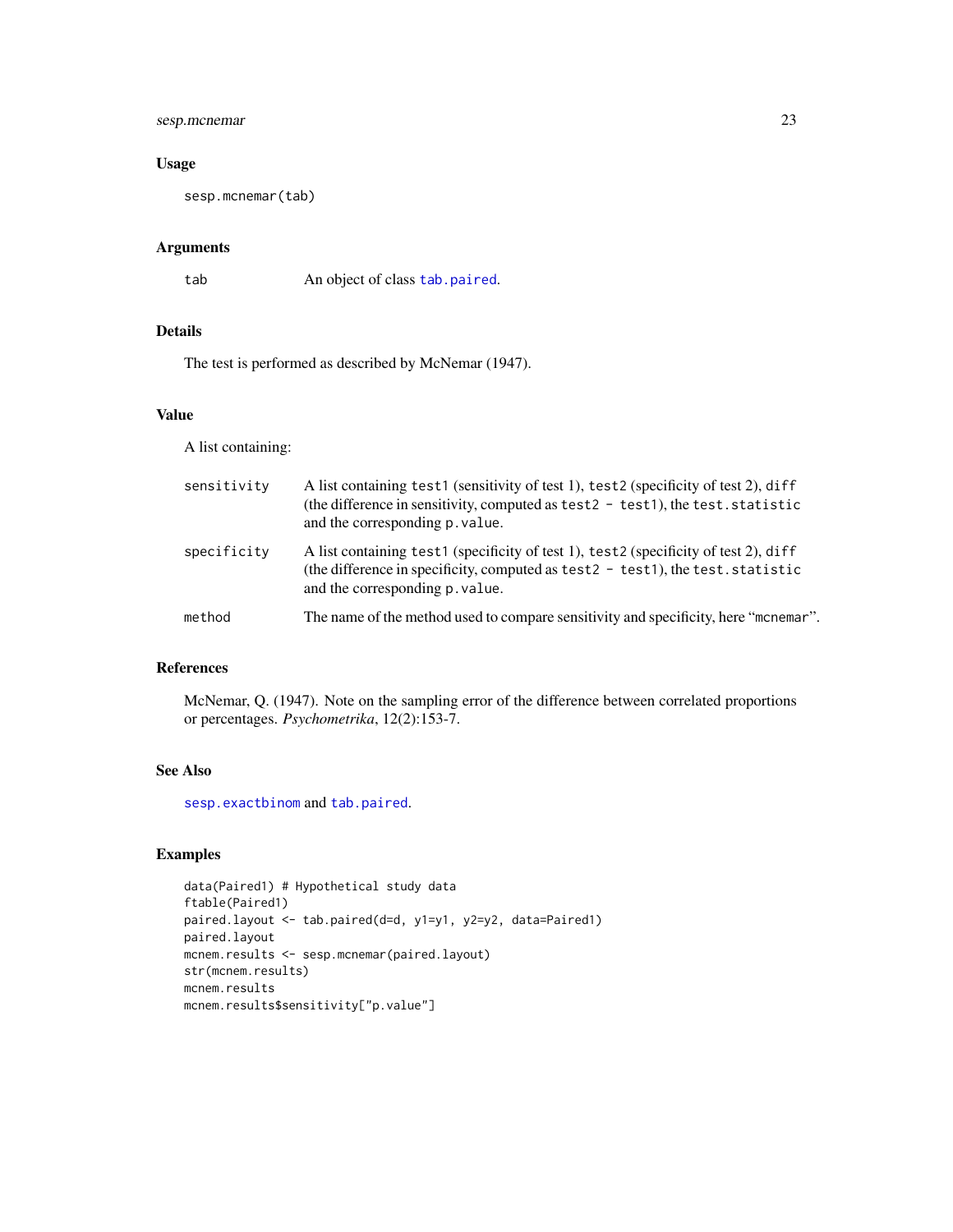<span id="page-23-1"></span><span id="page-23-0"></span>

# Description

Produces a contingency table of results from a single binary diagnostic test vs. the gold-standard results.

#### Usage

 $tab.1test(d, y, data = NULL, testname, ...)$ 

# Arguments

| d        | A numeric vector specifying the gold-standard results $(1 =$ presence of disease,<br>$0 =$ absence of disease).                                               |
|----------|---------------------------------------------------------------------------------------------------------------------------------------------------------------|
| у        | A numeric vector specifying the results of the diagnostic test $(1 = \text{positive}, 0 =$<br>negative).                                                      |
| data     | An optional data frame, list or environment containing the required variables d<br>and $\nu$ .                                                                |
| testname | An optional character variable specifying the name of the diagnostic test, e.g.<br>$c("Test A").$ If not supplied, the variable name is used as the testname. |
| .        | Additional arguments (usually not required).                                                                                                                  |

# Value

Returns a list of class [tab.1test](#page-23-1):

| tab.1test | A contingency table (matrix) of test results. |  |  |  |  |
|-----------|-----------------------------------------------|--|--|--|--|
|-----------|-----------------------------------------------|--|--|--|--|

|           |          | Diseased Non-diseased Total |          |
|-----------|----------|-----------------------------|----------|
| Test pos. | $\cdots$ | $\cdots$                    | $\cdots$ |
| Test neg. | $\cdots$ | $\cdots$                    | $\cdots$ |
| Total     |          |                             |          |

testname The name of the diagnostic test.

#### Note

Objects of class [tab.1test](#page-23-1) are required as arguments for [acc.1test](#page-2-1), a function to compute the accuracy of a binary diagnostic test.

#### See Also

[tab.paired](#page-24-1), [acc.1test](#page-2-1), [acc.paired](#page-4-1).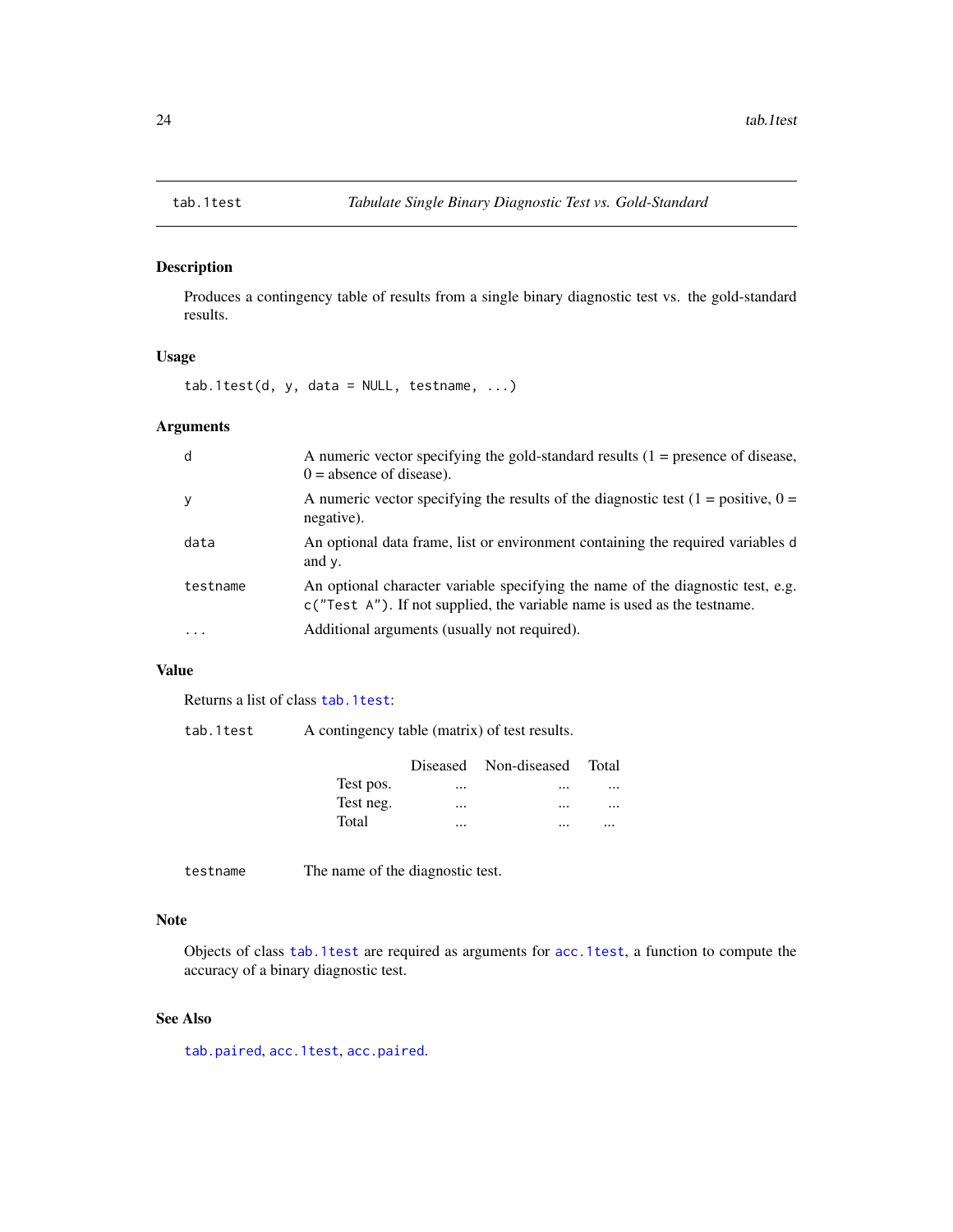#### <span id="page-24-0"></span>tab.paired 25

# Examples

```
data(Paired1) # Hypothetical study data
a <- tab.1test(d=d, y=y1, data=Paired1)
str(a)
a$tab.1test
a
```
<span id="page-24-1"></span>

| tab.paired | Tabulate Results from Two Binary Diagnostic Tests in a Paired Study |
|------------|---------------------------------------------------------------------|
|            | Design                                                              |

# Description

Produces contingency tables of results from two binary diagnostic tests evaluated in a paired study design.

# Usage

 $tab.paired(d, y1, y2, data = NULL, testnames, ...)$ 

#### Arguments

| d         | A numeric vector specifying the gold-standard results $(1 =$ presence of disease,<br>$0 =$ absence of disease).                                                                  |
|-----------|----------------------------------------------------------------------------------------------------------------------------------------------------------------------------------|
| y1        | A numeric vector specifying the results of diagnostic test 1 (1 = positive, 0 =<br>negative).                                                                                    |
| y2        | A numeric vector specifying the results of diagnostic test 2 (1 = positive, $0 =$<br>negative).                                                                                  |
| data      | An optional data frame, list or environment containing the required variables d,<br>$y1$ and $y2$ .                                                                              |
| testnames | An optional vector specifying the names of diagnostic test 1 and diagnostic test<br>2, e.g. c("Test A", "Test B"). If not supplied, the variable names are used as<br>testnames. |
| $\ddotsc$ | Additional arguments (usually not required).                                                                                                                                     |
|           |                                                                                                                                                                                  |

# Value

Returns a list of class [tab.paired](#page-24-1):

diseased A contingency table (matrix) of test results among *diseased* subjects.

|                        |          | Test pos. Test neg. Total |          |
|------------------------|----------|---------------------------|----------|
| Test <sub>2</sub> pos. | $\cdots$ | $\cdots$                  | $\cdots$ |
| Test <sub>2</sub> neg. | $\cdots$ | $\cdots$                  |          |
| Total                  | $\cdots$ |                           |          |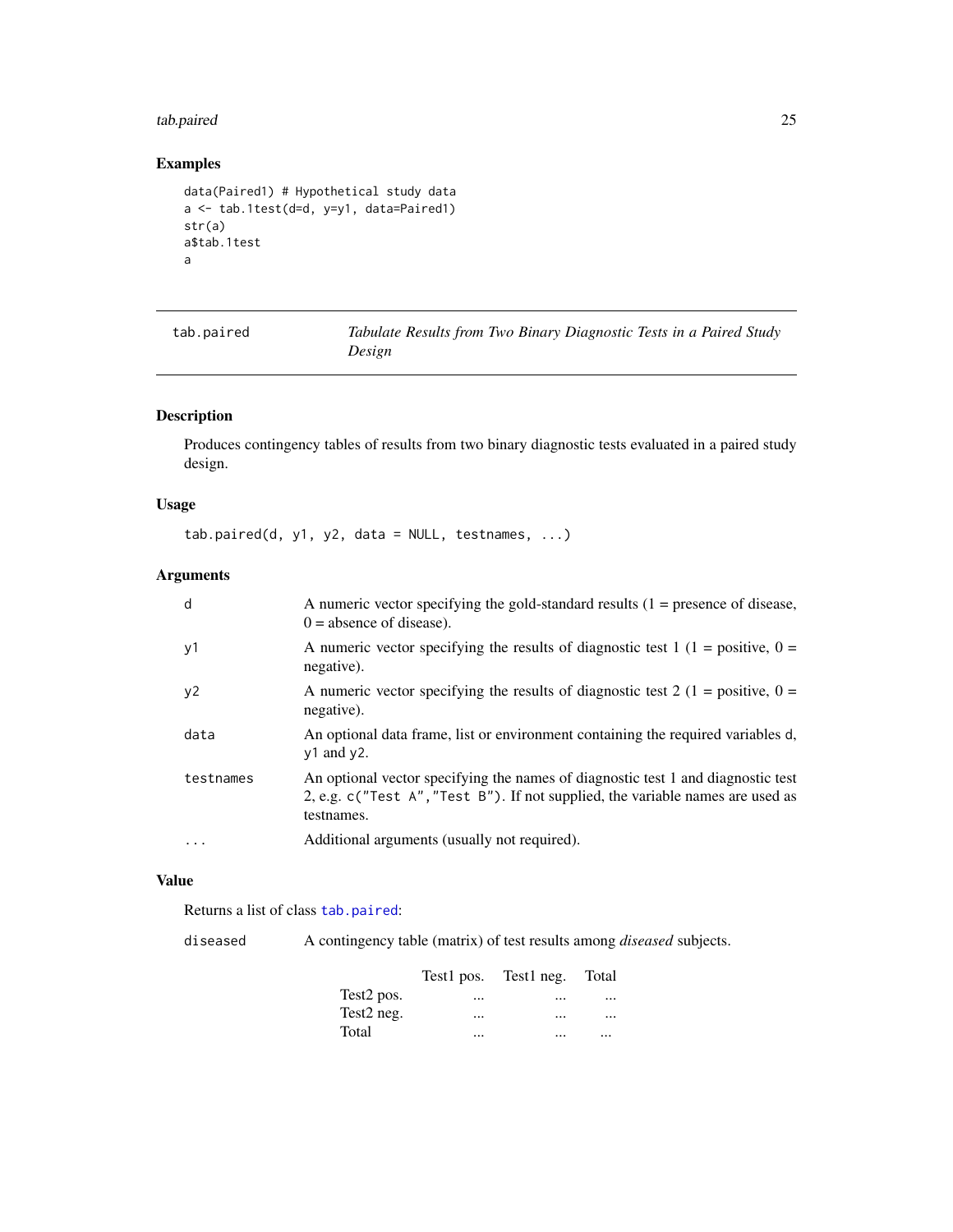<span id="page-25-0"></span>non.diseased A contingency table (matrix) of test results among *non-diseased* subjects.

|                        |          | Test1 pos. Test1 neg. Total |  |
|------------------------|----------|-----------------------------|--|
| Test <sub>2</sub> pos. | $\cdots$ | $\cdots$                    |  |
| Test <sub>2</sub> neg. |          | $\cdots$                    |  |
| Total                  |          |                             |  |

testnames The names of the diagnostic tests.

#### Note

Objects of class [tab.paired](#page-24-1) are essential arguments for various functions in the [DTComPair](#page-1-1)package.

#### See Also

[print.tab.paired](#page-11-2), [read.tab.paired](#page-16-1), [tab.1test](#page-23-1).

# Examples

```
data(Paired1) # Hypothetical study data
b <- tab.paired(d=d, y1=y1, y2=y2, data=Paired1)
str(b)
b$diseased
b$non.diseased
print(b)
```